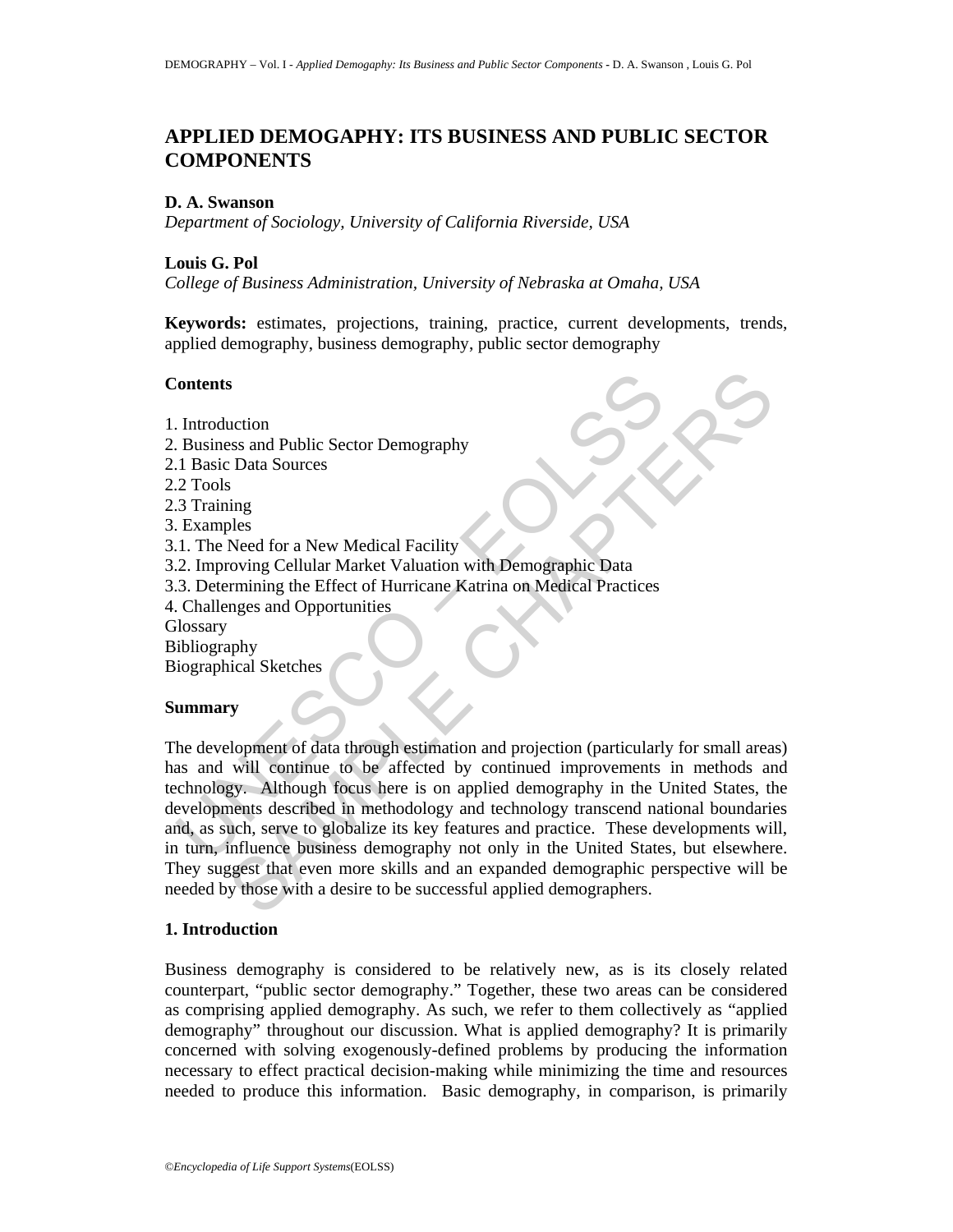concerned with solving endogenously-defined problems by offering convincing explanations of demographic phenomena while viewing time and resources as barriers to surmount in order to maximize precision and explanatory power. Demographers view basic demography as comprised of two distinct subsets, formal demography and population studies.

It also is useful to distinguish business demography from public sector applications. Even though the methods and materials utilized in both types of studies are the same, the unique, profit-oriented and oftentimes proprietary nature of the work justifies separate consideration for business demography. It also is worthwhile to note that much of the public sector applied work seen today has a longer history and might have been classified as part of the more general rubric of "social demography" at an earlier time. As can be seen in Figure 1, the refinement and extension of census and survey data as well as administrative records data (the foundation upon which estimates and projections are based) are accomplished by the processes of estimation and projection, which overlap both sectors. Estimation and projection are viewed as the heart and soul of applied demography.



Figure 1 Major Components of Applied Demography & Their Relationships.

Before turning to a discussion of business demography, it is useful to define not only the terms "estimate" and "projection," but also the term "forecast." Because it is more inclusive, we generally use the term "projection" rather than "forecast" in our discussion.

*Estimate* – A calculation of a current or past population, typically based on symptomatic indicators of population change.

*Projection --* The numerical outcome of a particular set of assumptions regarding future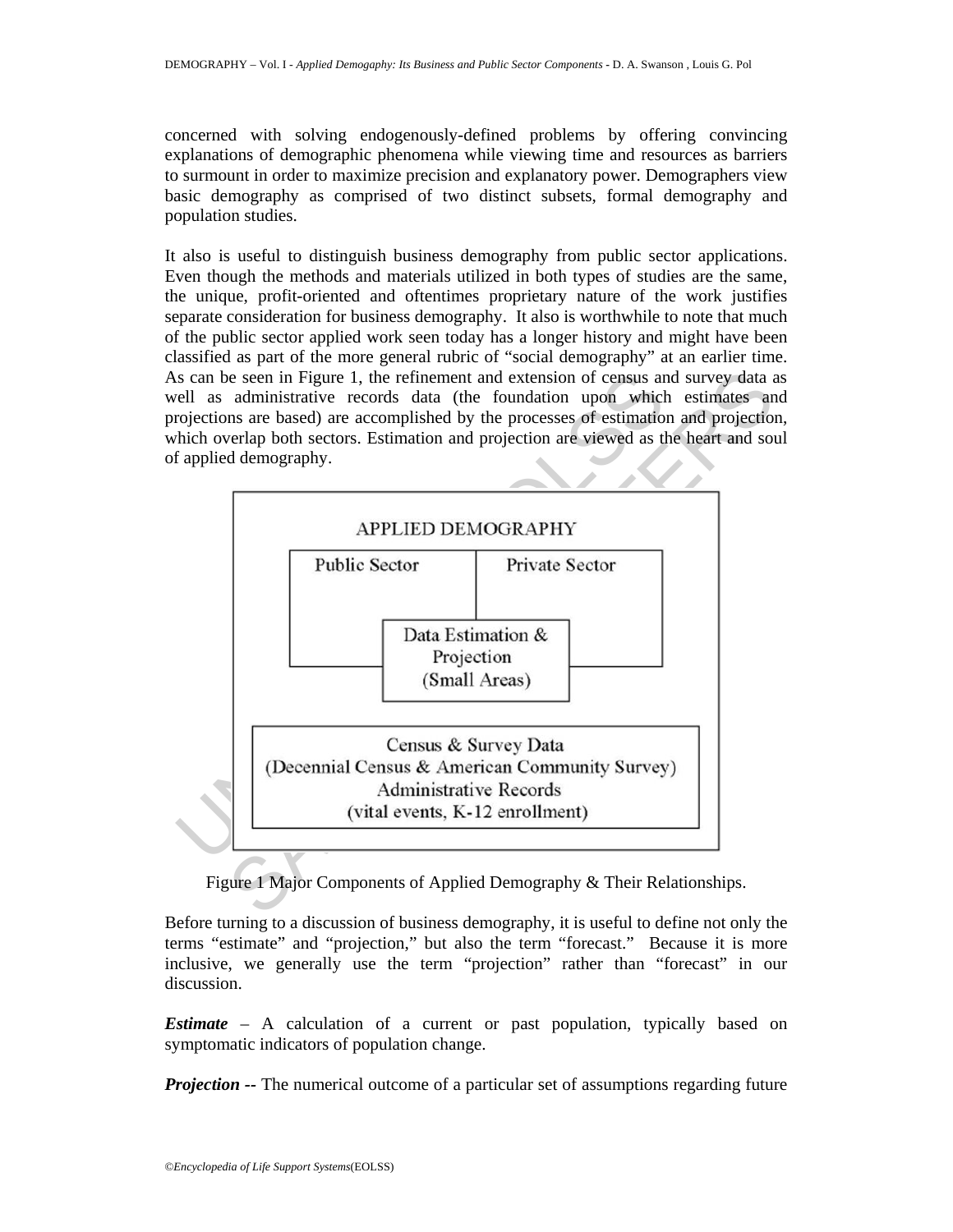#### population trends.

*Forecast* – The projection deemed most accurate for the purpose of predicting future population.

It also is useful to note here that there are two distinct traditions in regard to population estimates (1) demographic; and (2) statistical – that is, the methods used by those who do sample surveys. Demographic methods are used to develop estimates of a total population as well as the ascribed characteristics – age, race, and sex - of a given population. Statistical methods are largely used to estimate the achieved characteristics of a population – educational attainment, employment status, income, and martial status, for example. Among survey statisticians, the demographer's definition of an estimate is generally termed an "indirect estimate" because unlike a sample survey, the data used to construct a demographic estimate are symptomatic indicators of population change (e.g., K-12 enrollment data, births, deaths,) and do not directly represent the phenomenon of interest. Among demographers, the term "indirect estimate" has a different meaning (See "Direct Estimate" and "Indirect Estimate" in the Glossary). As is suggested in Figure 1, most national statistical agencies produce estimates using both of these traditions, demographic and statistical. We return to this issue later when we discuss small area demography. In regard to population projections, the distinction between the demographic tradition and the statistical tradition is less pronounced, however.

enerally termed an "indirect estimate" because unlike a sample survey<br>onstruct a demographic estimate are symptomatic indicators of points.g.g, K-12 enrollment data, birins, deaths,) and do not direct<br>henomenon of interest t termed an "indirect estimate" because unlike a sample survey, the data used to a demographic estimate are symptomatic indicators of population chrage 1-12 enrollment data, births, deaths.) and do not directly represent t It also is important to note that there are two different definitions of "population" used by national statistical agencies. In the United States, for example, the Census Bureau uses a definition based on place of "usual residence." This also is known as the "De Jure" population. The other definition is based on the concept of a "De Facto" population. Examples of de facto populations are many. They include vacationers (of interest, for example, to the hotel owners in Phuket, Thailand, the casino industry in Macao or Las Vegas, and the Hawaii Visitors Bureau), migratory workers (of interest, for example, to health care, school, and other social service providers), and the people who work in the central business district of a large city each day, but leave it largely vacant in the evenings (of interest to the San Francisco City Planning Office, for example). While estimates of De Facto populations are of great interest, they are difficult to make in countries that use the De Jure concept of residency for their census counts. In addition, they are also difficult to evaluate in these countries because there is no "gold standard" against which to measure them in terms of validity and reliability.

### **2. Business and Public Sector Demography**

The development of an applied demographic focus has been driven by the interaction of several elements that have shaped the nature of certain streams of research in demography. The first is the rise in the use of the demographic perspective, data and methods in addressing business opportunities and problems. In the late 1950s, Donald Bogue introduced the concept of "micro-demography," along with a model of applied demography for small areas. The model presented applications in general planning and was comprised of three components: transportation and facilities, urban renewal, and the market analysis. Included within market analysis was the evaluation of new and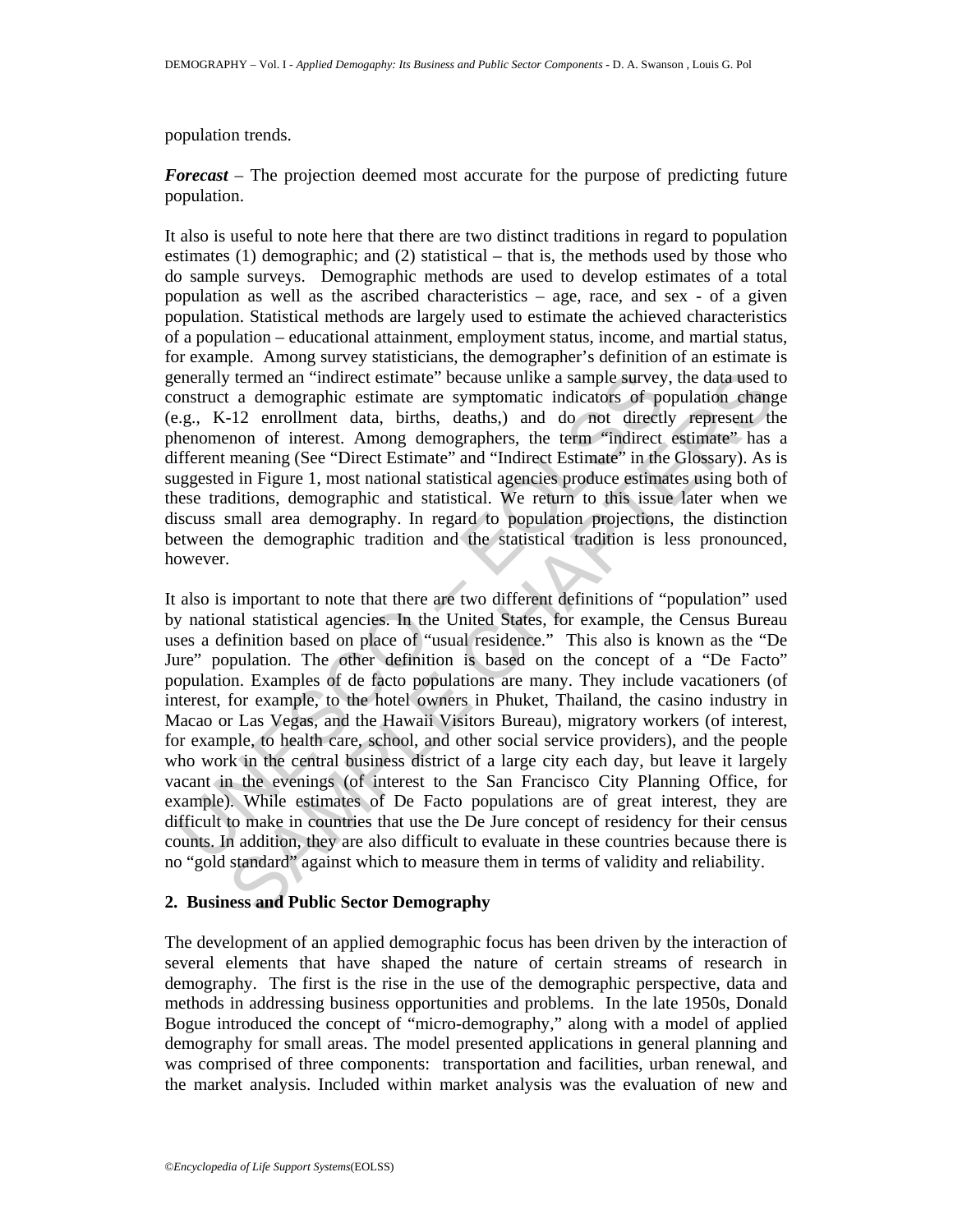existing sites with respect to shopping centers and individual retail establishments. However, business demography as it is known today is a phenomenon that only emerged in the late 1970s. Closely related is the rise in interest regarding demographic applications in micro decision making (*e.g*., the decision of an individual business in a specific location to expand its market reach). However, without improvements in methods to produce good quality small area demographic estimates, some of the information needed to drive micro decision-making would not be available. Encouraged in part by the need for small area data, many demographers more recently have focused their efforts on the improvement of techniques and technology needed to generate, display, and analyze small area data, both for the private and the public sectors. Finally, while the vast majority of demographic research focuses on the demography of geographic units, it is worthwhile to note that an interest in organizational demography and other non-geography-based applications has emerged in the last decade or so.

reganizational demography and other non-geography-based application<br>e last decade or so.<br>oth Business and Public Sector Demography focus on the use of de<br>ethods and perspectives in decision-making. That is, managers,<br>ffice tional demography and other non-geography-based applications has emerged iccade or so.<br>
siness and Public Sector Demography focus on the use of demographic dat<br>
and prespectives in decision-making. That is, manages, chief Both Business and Public Sector Demography focus on the use of demographic data, methods and perspectives in decision-making. That is, managers, chief executive officers (CEOs), chief financial officers (CFOs), elected officials and public planners are responsible for strategy development and implementation. Demographic input is but one of several considerations as new possibilities in the global marketplace are being evaluated and public works projects are being designed. Demographic data and techniques have been used by businesses for over 100 years. However, the recognition of business demography as a distinct field has only come about in the past 30 or so years. It now is common for many businesses to make decisions on the basis of demographic criteria. To effect these decisions, businesses rely upon the advice of experts who can assemble, analyze, and interpret demographic data.

### **2.1 Basic Data Sources**

In countries that have good census counts, supplemented by reasonable surveys, and maintain some level of administrative records, such as vital events registration (e.g., Australia, Canada, France, India, Japan, New Zealand, the United Kingdom, and the United States), most estimates rely on one or more censuses and use administrative record systems on which different estimation methods for census-defined populations rely (Of course, in countries that have accurate and comprehensive population registers, estimates of this nature are not needed, as is the case in Finland, for example). In the United States, these records include vital events, tax returns, housing permits, assessor parcel files, utility hookups, licensed drivers, covered employment, K-12 enrollment, Medicare counts, and child support payments, among others. It is important to note that there is some variation in availability and quality of administrative records systems by state and by local jurisdictions in the U.S., as well as considerable variation among countries. For example, Alaska makes annual payments to its residents, a unique feature in the United Sates; while in Canada, these records include family allowance payments, as would be the case in other countries with similar pro-natal policies. It also is important to note that the U.S. Census Bureau maintains as much consistency in data sources and methods as it can because among other desirable features it wants to have a consistent set of estimates for a given "vintage" year. We also note here the emergence of an important resource directly collected by the U.S. Census Bureau – a Master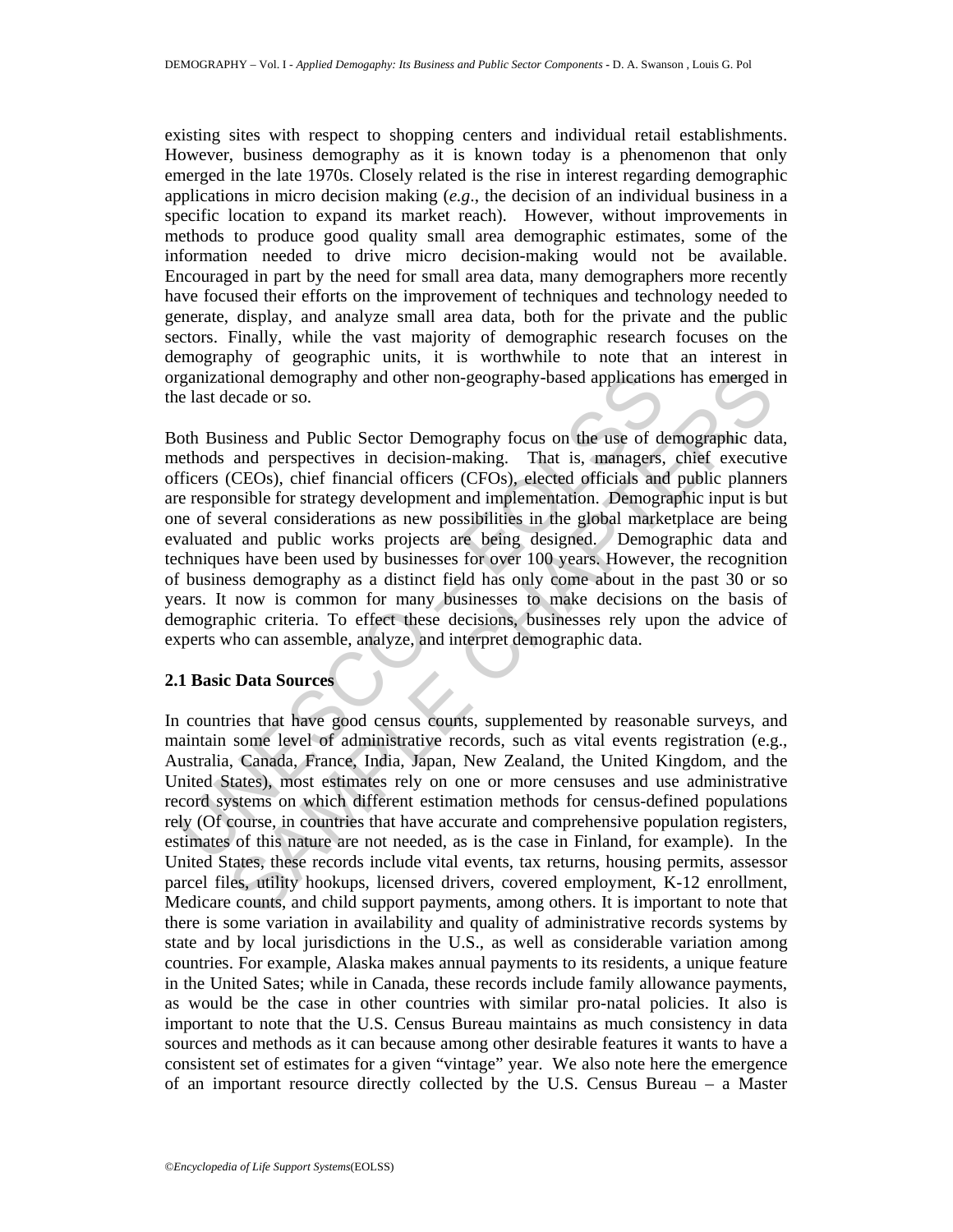Address File (MAF) constructed for the 2000 census that is updated and maintained until the next census. This is a new resource for the Census Bureau's estimates program because in the previous "mail-out/mail-back censuses, the MAF was constructed from scratch before each census. This housing unit inventory potentially serves as a key resource in the Census Bureau's ability to construct current population estimates. Similar data sets can be found in other countries that conduct regular census counts. It also is useful to note that in these same countries, "record matching" techniques (also known as dual system estimation) can be used to develop estimates. Similar techniques, called "capture-recapture" methods, are used by biologists to estimate the sizes and compositions of wildlife populations such as deer, eagles, and salmon.

In countries that have neither an accurate and comprehensive national population register nor good census counts, surveys, and administrative record systems, the development of population information for business demography is severely limited. In such cases, techniques that emerged from formal demography are needed, such those described in *The Demography of Tropical Africa* by William Brass et al. Another possible approach that could be used is the use of remote sensing (satellite imagery), such as described by Qui, Woller, and Briggs and by Wicks, Vincent, de Almeida, and Swanson, among others.

gister nor good census counts, surveys, and administrative recevelopment of population information for business demography is see<br>cucleared that energed from formal demography are necestived in *The Demography of Tropical* nor good census counts, surveys, and administrative record systems, then<br>then to copulation information for business demography are seeds, see<br>thingues that emerged from formatal demography are receded, such those<br>s, techn Demographic and related data of interest to the business demographer are also found in the private sector. CLARITAS, for example, is a global vendor of demographic and related information in the form of estimates and projections, as is PITNEY BOWES MAPINFO (formerly known as MAPINFO). The large U.S.-based credit bureaus, Equifax, Experian (TRW) and TransUnion, for example, have vast amounts of demographic and related data for households and individuals, as does R. L. Polk, a company that sells city directories. At least some of these companies will sell data to other companies and individuals for analytic and other uses related to business demography. While there are a few other companies in the credit bureau business, there are many small companies in the business of selling customized estimates, projections, and other types of analyses. These companies usually rely on a singular feature that distinguishes business demography from public sector demography, namely the interest in information for postal delivery areas (known as zip codes in the United States). Many companies define their market areas by postal delivery areas and while some national statistical agencies provide census data for these pieces of geography, they do not routinely produce estimates and projections for them. Among other sources (e.g., raffle and lottery tickets), customer loyalty cards and credit cards can be used by the companies that offer them to build purchasing records on the people that hold these cards. That is, these records can provide information on the demand for goods and services. When these records can be statistically matched with demographic, income and other information held on these same individuals from the large credit bureaus, the supply side of the picture emerges. These data become a very important source for analyzing patterns and trends when they are aggregated by characteristics on the demand and supply side, as well as by geography and time.

### **2.2 Tools**

The tools of the trade break down generally into those used for estimation and those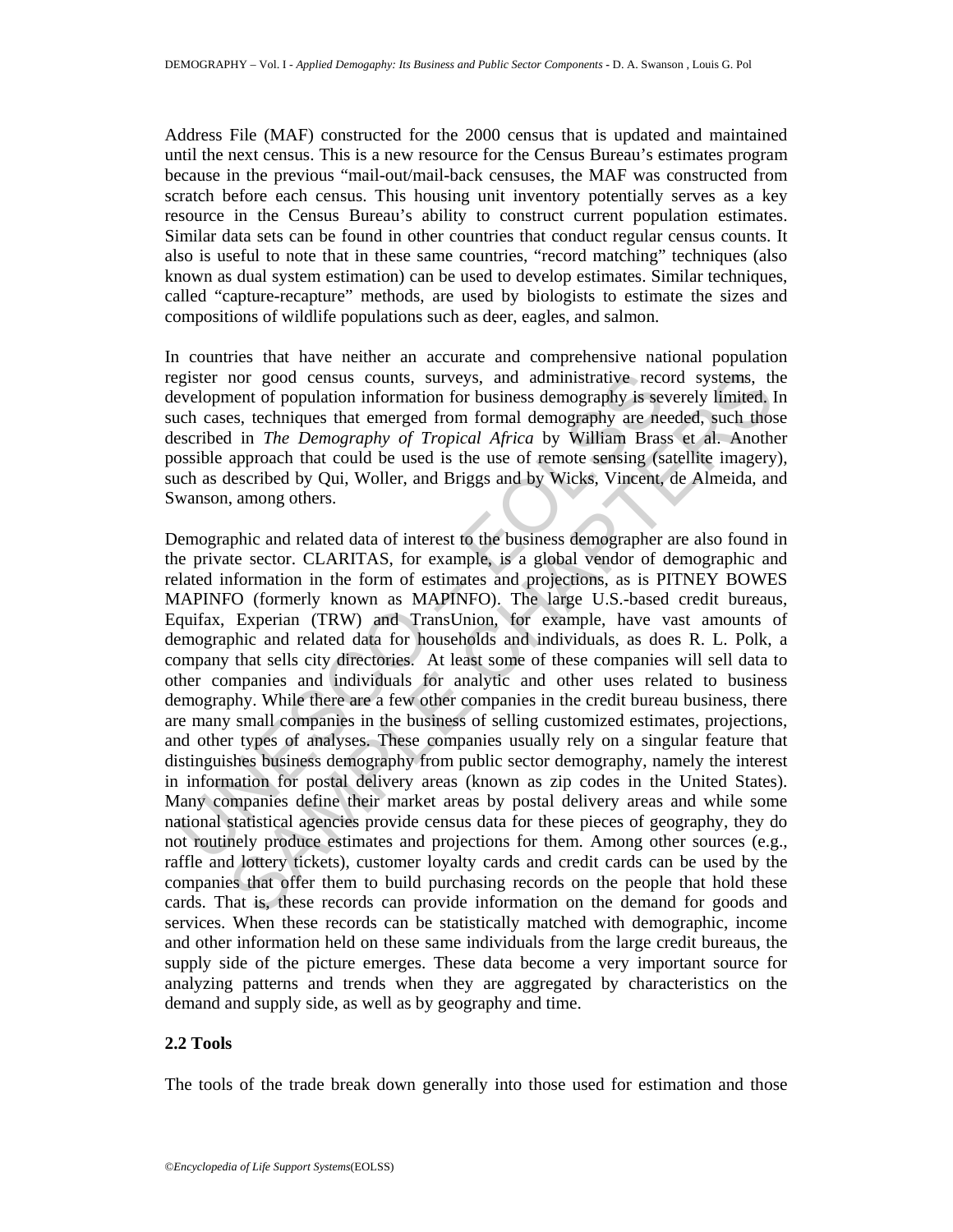used to make projections, although there are important tools that do not neatly fall into either category, such as data mining and GIS (Geographic Information Systems). Neither data mining nor GIS fall neatly into the preceding discussion because they serve largely as precursors to developing either estimates or projections.

The methods generally used to make estimates are generally found under the headings of component methods, ratio methods, regression-based methods, housing unit methods, and combinations of one or more of these methods, including ratio-correlation and synthetic estimation. These terms are defined in the Glossary and described in "Population Estimates," by Tom Bryan, a chapter found in *The Methods and Materials of Demography, 2nd Edition* that provides references to more detailed discussions. Some or all of these methods are not only used by national statistical bureaus in such countries as Australia, Canada, the United Kingdom, and the United States, but also by subnational entities in these countries such as states, provinces, counties, cities, and councils of government. Some of these same methods can be combined with current sample survey data, to include the ratio methods and regression.

The basic projection methods found in business demography include simple and complex trend extrapolation methods, simple and complex ratio methods, the cohortcomponent method and its variants (e.g., the Hamilton/Perry Method), and structural models, which include economic/demographic models and integrated land use and transportation models.

# **2.3 Training**

s Australia, Canada, the United Kingdom, and the United States, lational entities in these countries such as states, provinces, councils of government. Some of these same methods can be combingue survey data, to include th alia, Canada, the United Kingdom, and the United States, but also by sult<br>entities in these countries such as states, provinces, contrices, cointes<br>of government. Some of these same methods can be combined with curre<br>urvey Like many other scientific disciplines, training in applied demography has a formal education component and a practical or on-the-job component. Applied demographers must be able to synthesize data, methods and perspectives from a range of disciplines in order to explore the best opportunities and to produce optimal solutions to problems. Critical to the mastery of these skills is the ability to use the tools discussed in the preceding section. For example, a business demographer working on small area real estate development such as a shopping mall would need to have knowledge of: (1) methods to produce population estimates and projections for sub-county geographic units; (2) zoning regulations for the area(s) of interest; (3) the location and characteristics of current and potential competitors; (4) traffic flows; (5) local and regional government development plans and possible tax incentive programs; (6) land costs; (7) construction costs; (8) an understanding of the markets from which customers will be drawn; and (9) financing in order to be a full partner in the project. He or she would have to determine if an adequate return on investment could be realized before the project was advanced.

There are no programs of training that offer the broad-based education needed for a person to participate at the level described in the scenario outlined above. For the most part, demographers receive reasonably good methods training, but only a few programs offer several courses designed to give students exposure to public and private sector applications. Programs and courses are offered at the undergraduate and graduate levels of instruction and most are housed in departments of sociology. Neither the close affiliation of demography with sociology nor its lack of interdisciplinary connections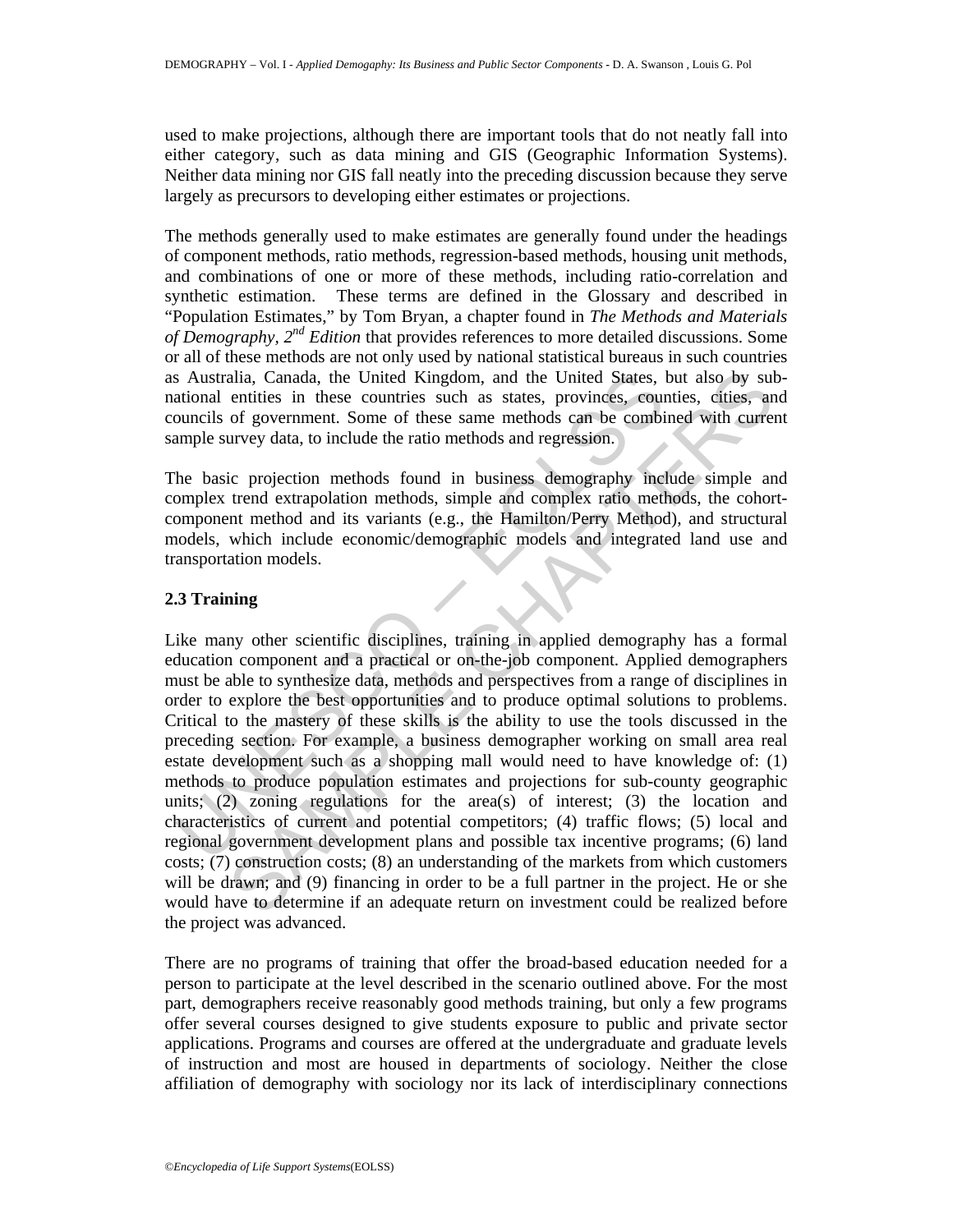serves the training needs of applied demography very well. In only a few instances are programs and courses found within sociology that are well-designed for applied demography, much less business demography. It also is the case that applied demography is neither often found in applied fields (e.g., urban planning departments) nor as part of interdisciplinary efforts (e.g., public policy departments).

felsinki School of Economics offers a course that is specific to busin<br>Demographic Analysis and International Business; "while the Depart<br>Indecquaric University offers several undergraduate courses in demog<br>Business Demogr School of Economics offers a course that is specific to business demography<br>
raphic Analysis and International Business, " while the Department of Busines<br>
rané University offers several undergraduate courses in demography Many colleges and universities offer individual courses in applied demography. These courses cover a broad range of applied demography topics of study and several are taught in the context of a particular line in inquiry. "Applied Demography" is a course in the undergraduate sociology curriculum at the University of Mississippi designed both for majors in sociology and others. "Business Demography" is taught to undergraduate business and MBA students at the University of Nebraska at Omaha. The Helsinki School of Economics offers a course that is specific to business demography: "Demographic Analysis and International Business," while the Department of Business at Macquarie University offers several undergraduate courses in demography, including "Business Demographics." Moreover, the program at Macquarie University is housed in the business department, thus providing some advantages over programs that call Social Science or Arts and Science colleges their home. An undergraduate course titled "The Demography of Business/Policy" is offered at Duke University and "Market Research in Public and Private Sector Organizations" is taught at Brown University. A graduate course titled "Demographics for Planning and Policy" is taught at the University of California, Irvine, which offers an entire Master's Degree program in applied demography. "Applied demography" is taught at the University of Calabria in Italy. Graduate level courses in applied demography also are offered at: University of California at Berkeley, Marshall University, the University of Wisconsin at Madison, the University of Connecticut, Lehman College, Concordia University, and the University of Massachusetts at Amherst, among others. In terms of pedagogy, the teaching of these courses varies, but some version of the case study method is often found in them. This list of institutions offering courses and programs is meant to be illustrative, not exhaustive, and, as such, we note that new training and education efforts are developing all over the world.

# **3. Examples.**

# **3.1. The Need for a New Medical Facility**

With the advent in the 1980s of intense competition among medical care providers in the U.S., organizations proposing medical facilities such as hospitals were required by local and state health planning board to demonstrate a need for the proposed services by applying for a "certificate of need." In 2006, David Swanson was engaged by a client to evaluate population projections done using geometric extrapolation to support the need for a medical facility in the urban fringe of a large city in the southern U.S. As a basis for his evaluation, Swanson needed to develop three sets of cohort-component population projections comprised of high, medium, and low scenarios, for the set of zip codes comprising the study area. Swanson found that the population forecasted for the study area on behalf of the organization seeking to build the facility lacked face validity, was implausible, and failed to give any indication of the uncertainty inherent in it. As Swanson discussed in his report, compound growth, linear, and other mathematical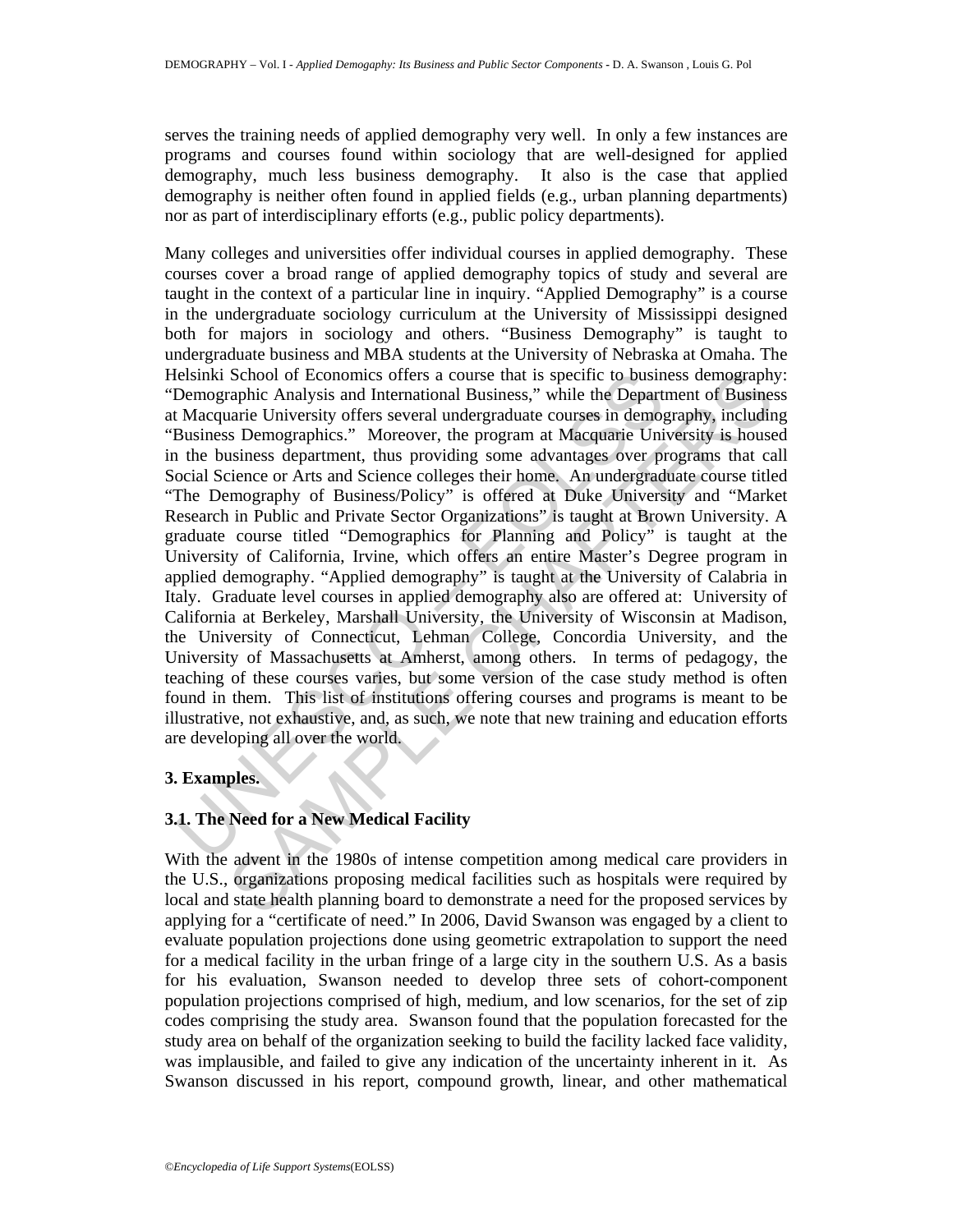extrapolation formulas have their place in the demographer's tool kit and are particularly useful when data series are incomplete and budgets are highly constrained. However, in the case of the population of the study area, the data series were, in fact, quite complete, and Swanson observed that was the organization should not have been so constrained by costs as to require such a simplistic and inexpensive forecasting method, one that resulted in unrealistic results by being carried too far into the future. A less damaging, but important defect in the organization's projection was that it provided no indication of the uncertainty inherent in it. A judge agreed with these findings and found in favor of Swanson's client.



#### **Bibliography**

- - -

Akkerman, A. 1980. "On the Relationship between Household Composition and Population Age Distribution." *Population Studies* 34 (3): 525-534. The author develops a household composition from which fertility can be derived such that the matrix can be used to project household populations and household.

Alho, J. 1994. "Analysis of Sample-based Capture-Recapture Experiments." *Journal of Official Statistics* 10: 245-256. The author considers the estimation of population totals in sample based capture-recapture experiments under heterogeneous capture probabilities modeled by logistic regression.

Alho, J. 1990. "Logistic Regression in Capture-Recapture Models." *Biometrics* 46: 623-635. The author considers the effect of population heterogeneity on capture-recapture models and uses logistic regression to estimate population size.

TO ACCESS ALL THE 27 PAGES OF THIS CHA<br>Visit: http://www.colss.net/Eolss-sampleAllChapter<br>ibliography<br>ibliography<br>is invitainon. "Population Studies 34 (3): 525-534, The author develops a household<br>inclusive can be derived **TO ACCESS ALL THE 27 PAGES OF THIS CHAP[TER](https://www.eolss.net/ebooklib/sc_cart.aspx?File=E6-147-11),**<br>Visit: http://www.ecolss.net/Eolss-sampleAllChapter.aspx<br>by<br> $A$ . 1980. "On the Relationship between Household Composition and Population  $A_0$ ." Population Studies 34 (3): 525 Alvey, W. and F. Scheuren. 1982. "Background for an Administrative Record Census." pp. 137-146 in 1982 *Proceedings of the Social Statistics Section*. Alexandria, VA: American Statistical Association. This provides an overview of the data sources that could be used for an "administrative records" census in the United States.

Armstrong, J. 2001. "Combining Forecasts" pp. 417-439 in *Principles of Forecasting: A Handbook for Researchers and Practitioners,* edited by J. Armstrong. Norwell, MA: Kluwer Academic Press. In 30 empirical comparisons, the author finds that reduction in ex ante errors for equally weighted combined forecasts averaged about 12.5% and ranged from 3 to 24 percent.

Billings, G. and L. Pol. 1994. "Improving Cellular Market Area Valuation with Demographic Data." pp. 93-108 in H. Kintner, T. Merrick, P. Morrison, and P. Voss (eds.) *Demographics: A Casebook for Business and Government.* Boulder, CO. Westview Press. The authors show the value of demographic data in the valuation of two cellular phone markets being considered for purchase by their client.

Bogue, D. 1957. "Micro-Demography," pp. 46-52 in *Applications of Demography: The Population Situation in the U.S.* edited by D. Bogue. University of Chicago, Chicago. The author provides an early view of what has come to be known as applied demography.

Bogue, D. 1950. "A Technique for Making Extensive Population Estimates." *Journal of the American Statistical Association* 45: 191-193. The author introduces the "vital statistics" technique for making population estimates.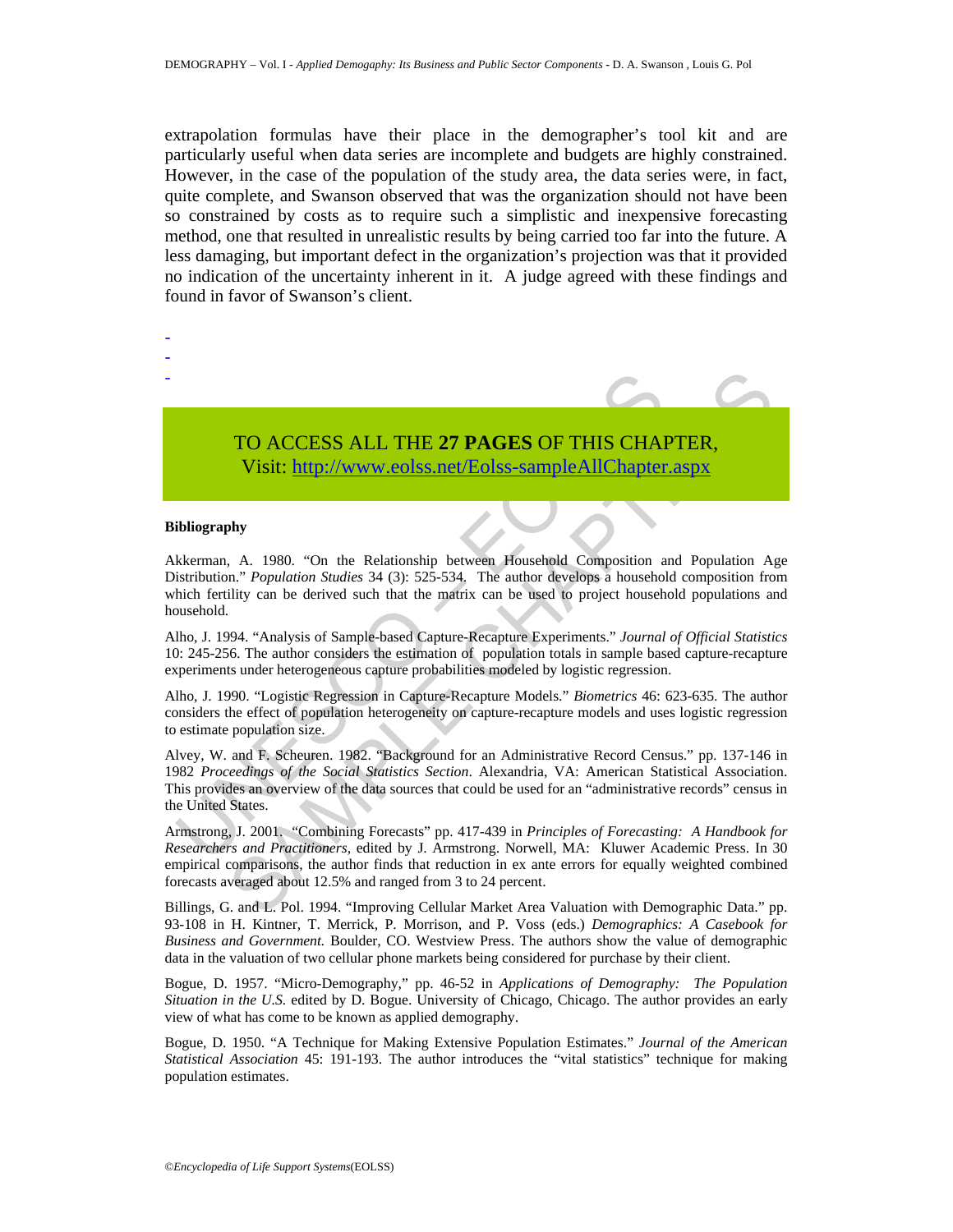Bogue, D., and B. Duncan. 1959. "A Composite Method for Estimating Postcensal Population of Small Areas by Age, Sex and Color." *Vital Statistics Special Reports.* Vol. 47, No. 6. The authors introduce a method of estimation that is based on a set of independent estimates.

Bousfield, M.V. 1977. "Intercensal Estimation Using a Current Sample and Census Data." *Review of Public Data* Use 5: 6-15. The author describes the use of iterative proportional fitting in conjunction with census and survey data to develop estimates of a population's characteristics.

Bracken, I. 1991. "A Surface Model Approach to Small Area Population Estimation." *Town Planning Review* 62 (2):225-37. The author applies a surface model approach to the estimation of small-area population and household characteristics. The approach has the potential to give planners and policymakers greatly improved flexibility in handling and interpreting spatially referenced data.

Brass, W., A. J. Coale, P. Demeny, D.. Heisel, F. Lorimer, A. Romaniuk, and E. Van de Walle. 1968. *The Demography of Tropical Africa*. Princeton, NJ: Princeton University Press. A classic in which techniques are described that can be used estimating the size and composition of a population along with its components of change in the absence of good census and administrative records data. The techniques are largely based on formal demography and require a good understanding of the assumptions underlying them to successfully implement.

Brown, H.1955. '"A Technique for Estimating the Population of Counties." *Journal of the American Statistical Association* 50: 323-343. The author describes different administrative data sets which the censal ratio method can used to develop population estimates and provides examples.

Bryan, T. 2004a. "Basic Sources of Statistics." pp. 9-41 in J. Siegel and D. Swanson (Eds.) *The Methods and Materials of Demography, 2nd Edition*. New York, NY: Elsevier Academic Press. Basic sources of data that can be used for population estimation and projection are described, generally by country, along with the strengths and weaknesses of these data.

Bryan, T. 2004b. "Population Estimates." pp. 523-560 in J. Siegel and D. Swanson (Eds.) *The Methods and Materials of Demography, 2nd Edition*. New York, NY: Elsevier Academic Press. The author provides an overview of the basic estimation methods used by applied demographers, along with examples.

Bryan, T. and R. Heuser 2004. "Collection and Processing of Demographic Data." pp. 43-63 in J. Siegel and D. Swanson (Eds.) *The Methods and Materials of Demography, 2nd Edition*. New York, NY: Elsevier Academic Press. The authors describe how the basic data underlying demographic research is collected and how they can be processed to generate information.

s components of change in the absence of good census and administrative records a<br>elargely baased on formal demography and require a good understanding of the assem to successfully implement.<br>From the successfully implemen neats of change in the absence of good census and administrative records data. The technique based on formal demography and require a good understanding of the assumptions underly in<br>cocessfully implement.<br>
1955. "A Techni Burch, T. 1970. "Some Demographic Determinants of Average Household Size: An Analytic Approach." *Demography* 7: 61-69. The author extends a model developed by Ansley Coale for use with a stationary population to the case of a stable population and finds under all family systems, average household size is positively correlated with fertility, life expectancy, and average age at marriage. The author suggests that a number of modifications in the model would make for greater fit between model and real family systems.

Burghardt, J. and V. Geraci. 1980. "State and Local Annual Population Estimation Methods Employed by the Bureau of the Census." *Review of Public Data Use* 8 (4): 339-354. the authors provide an overview of population estimation used by the U.S. Bureau of the Census in the 1970s.

Cai, Q. 2007. "New Techniques in Small Area Population Estimates by Demographic Characteristics." *Population Research and Policy Review* 26 (2): 203-218. Using Multnomah County, Oregon as a case study, the author explores methods for population estimates by age, sex, race, and Hispanic origin at the census tract level. She suggests the use of building permits to indirectly estimate migration and the use of the American Community Survey to examine changes in age/sex structure using the American Community Survey.

Casparis, J. 1969. "Shopping Center Location and Retail Store Mix in Metropolitan Areas," *Demography* 6:125-131. The author finds that as metropolitan areas grow, the proportion of retail sales in major retail centers grows while those in the Central Business District decrease, but that the ratio remains constant.

Cavanaugh, F. 1981. "The Census Bureau's 1980 Census Test of Population Estimates," in *Small-Area Population Estimates -Methods and Their Accuracy and New Metropolitan Area Definitions and Their Impact on the Private and Public Sector, Series GE-41, No. 7*.Washington, DC, Government Printing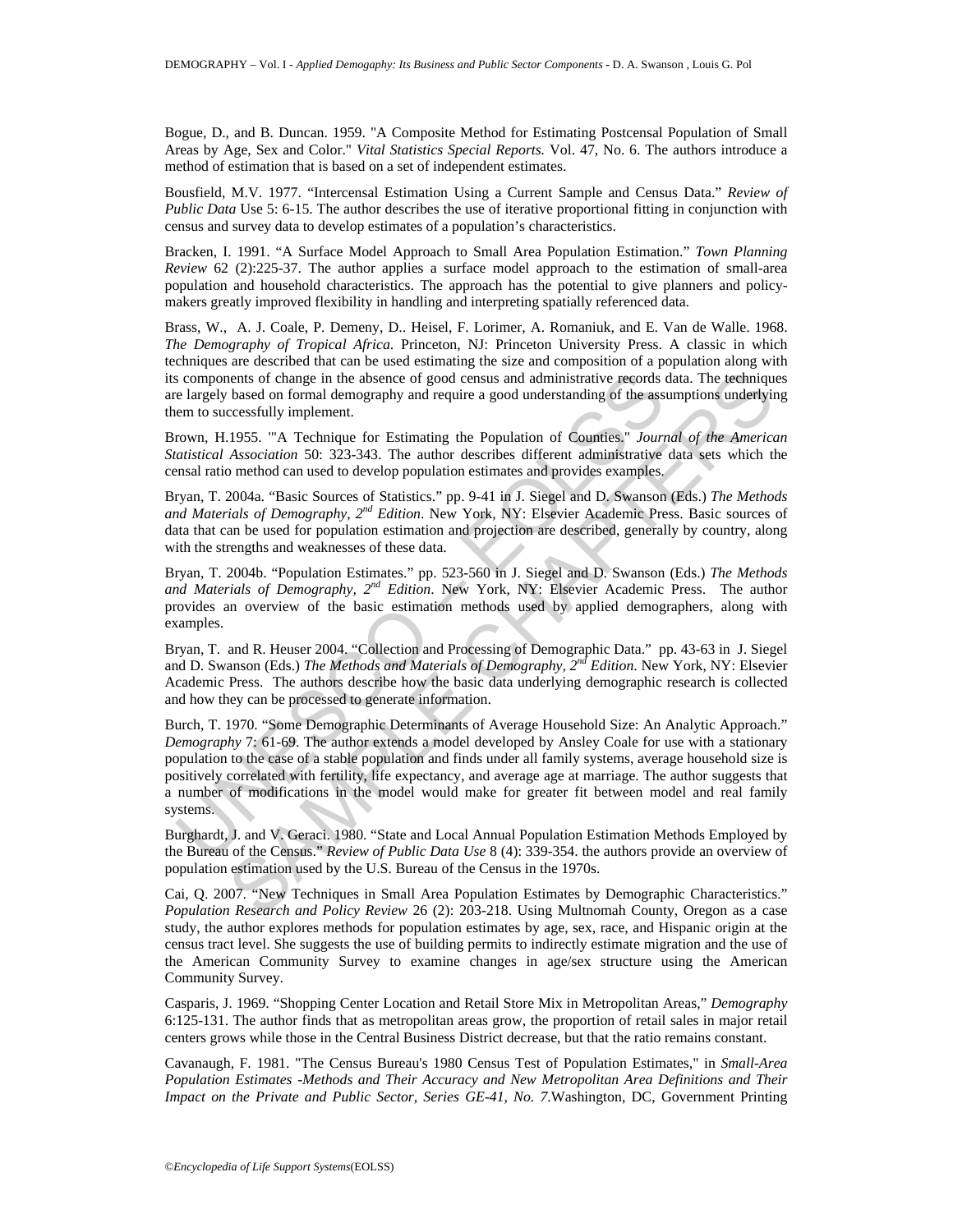Office. The author describes the results of comparative tests done by the Census Bureau on the population estimation methods it used in the 1970s.

Clemen, R. 1989. "Combining Forecasts: A Review and Annotated Bibliography." *International Journal of Forecasting* 5:559-583. The author provides a review and annotated bibliography of the literature on combining forecasts as a way to improve accuracy. He offers suggestions for how to combine forecasts and recommends that this technique become part of the mainstream of forecasting practice.

Congdon, P. 1989. "An Analysis of Population and Social Change in London Wards in the 1980s." *Transactions of the Institute of British Geographers N.S*. 14: 478-491. The author discusses the estimation and projection of small area populations in London and considers trends and indices that can be calculated from these estimates. He also provides a typology that can be used to indicate population distribution and processes such as gentrification and ethnic concentration.

Courgeau, D, V. Nedellec, and P. Empereur-Bissonnet. 2000. "Duration of Residence in the Same Dwelling. A Test of Measurement Using Electricity Utility Company Records." *Population* 12: 335-342. The authors use records from the national utility company of France to develop estimates of residential duration.

Crosetti, A., and R. Schmitt. 1956. "A Method of Estimating the Intercensal Population of Counties." *Journal of the American Statistical Association* 51: 587-590. The authors examine the accuracy of the ratio-correlation method of estimating population against four other methods using 1940 census data for the 39 counties in Washington State.

De Gans, H. 1999. *Population Forecasting, 1895-1945: The Transition to Modernity*. Dordrecht, Netherlands: Kluwer Academic Publishers. Focusing on the uses of population projections by Dutch urban planners, the author describes the move from qualitative forecasting (prophesy) to mathematical extrapolation during the  $19<sup>th</sup>$  century and then the move to using the cohort-component method in the  $20<sup>th</sup>$ century. He discusses philosophical issues underlying forecasting, particularly those described by George Hubert Mead in "the philosophy of the present."

he authors use records from the national utility company of France to develop esti-<br>aration.<br>
morstit, A., and R. Schmitt. 1956. "A Method of Estimating the Intercensal Popurarul of the American Statistical Association 51 Is use records from the national utility company of France to develop estimates of residential,  $\alpha$ , and R. Schmitt. 1956. "A Method of Estimating the Intercensal Population of Counflest the American Statistical Associat Devine, J. and C. Coleman. 2003. "People Might Move but Housing Units Don't: An Evaluation of the State and County Housing Unit Estimates." *Population Division Working Paper Series No. 71*. Washington, DC: U.S. Census Bureau. The authors find that the 2000 state and county level housing unit estimates developed from building permits, mobile home shipments, and demolitions not only performed with a degree of accuracy similar to the state and county April 1, 2000 population estimates produced by the Population Division of the Census Bureau, but that they follow a pattern similar to other estimates produced by Population Division in that they tended to be more accurate for larger states and counties.

Duke-Williams, O. and P. Rees. 1998. "Can Census Offices Publish Statistics for More than One Small Area Geography? An Analysis of the Differencing Problem in Statistical Disclosure." *International Journal of Geographic Information Science* 12:579-605. The authors consider a case whereby confidentiality might be violated in the production of small area population data. They find that publishing statistics is not safe in some cases unless the areas have been carefully designed.

Ericksen, E. P. 1973. "A Method for Combining Sample Survey Data and Symptomatic Indicators to Obtain Population Estimates for Local Areas." *Demography* 10 (2): 137-160. The author introduces a refinement to the ratio-correlation method in which current survey data are combined with symptomatic indicators. He tests the refinement using data from 75 counties in which special census counts were conducted between 1964 and 1967 and finds the results promising, but not conclusive.

Erickson, E. 1974. "A Regression Method for Estimating Population Changes of Local Areas." *Journal of the American Statistical Association* 69: 867-875. The method introduced by the author in 1973 is tested using 1970 census data for states and counties. He finds that it offers improvements in accuracy.

Espenshade, T. and J. Tayman. 1982. "Confidence Intervals for Postcensal State Population Estimates." *Demography* 19 (2): 191-210. The authors describe a transformation in which forecast intervals associated with regression equations used to estimate age-specific death rates can be applied to state population estimates.

Espenshade, T., F. Hobbs, and L. Pol. 1981. "An Experiment in Estimating Postcensal Age Distributions of State Populations from Death Registration Data." *Review of Public Data Use* 9: 97-114. The authors describe a method of disaggregating postcensal estimates of total state population into five-year age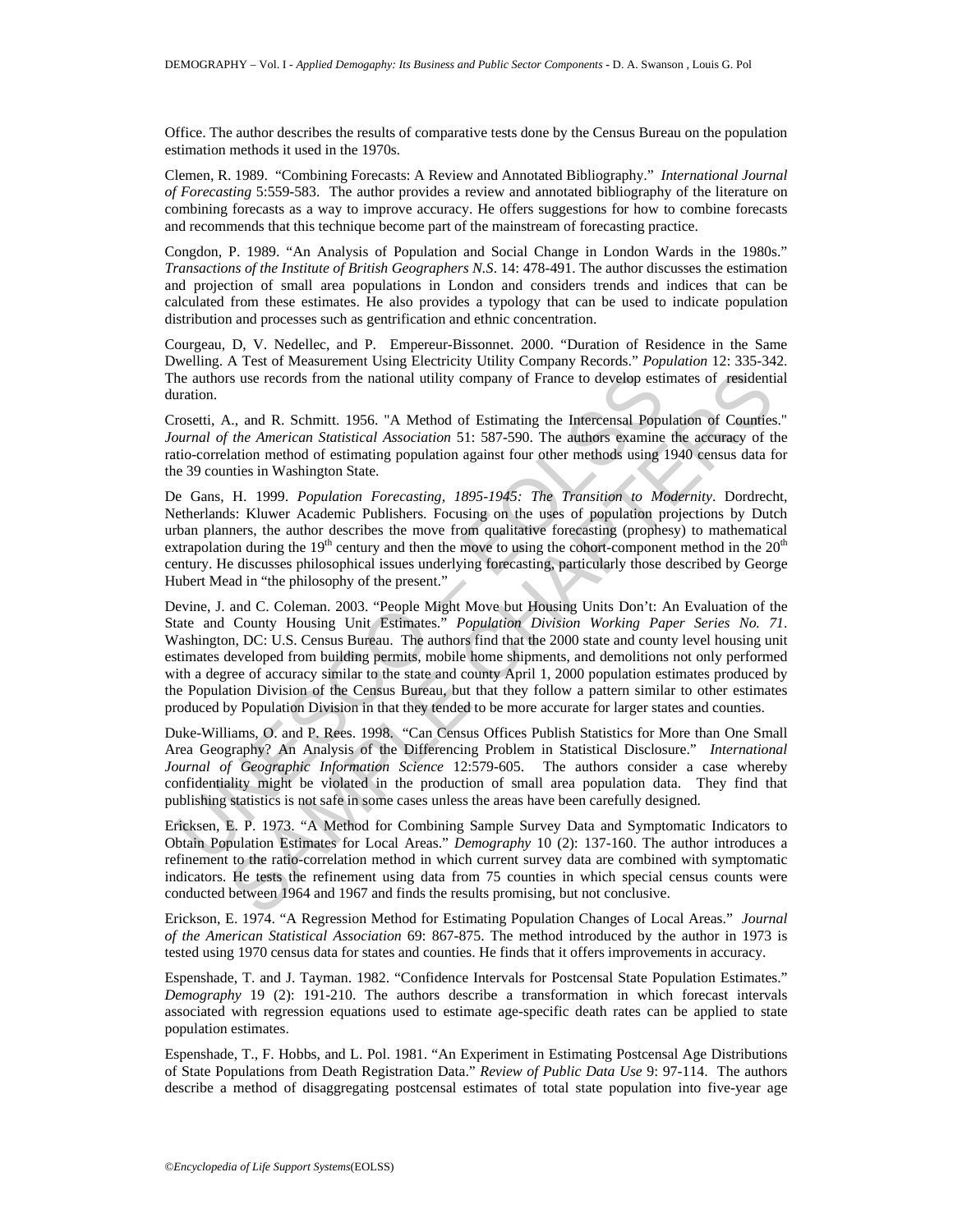categories. They find that the technique produces good results for Florida when tested against 1970 census results, but suggest that more extensive testing is required before a definitive evaluation can be rendered.

Fay, R. and R. Herriot. 1979. "Estimates of Income for Small Places: An Application of James Stein Procedures to Census Data." *Journal of the American Statistical Association* 74: 269-277. The authors apply a regression-based adaptation of the James Stein estimator to sample income data for small places from the 1970 census and find that the resulting estimates have smaller average error than either the sample estimates or a set using county averages.

Goldberg, D., V. R. Rao, and N. K. Namboodiri. 1964. "A Test of the Accuracy of Ratio-Correlation Population Estimates." *Land Economics* 40 (1): 100-102. The authors test the ratio-correlation method introduced by Schmitt and Crosetti and find that it performs well relative to other methods.

Gonzalez, M. and C. Hoza. 1978. "Small Area Estimation with Applications to Unemployment and Housing Estimates." *Journal of the American Statistical Association* 79: 7-15. The authors evaluate the accuracy of regression models and synthetic estimation in regard to unemployment and dilapidated housing estimates and discuss the results.

Griffin, D. and J. Waite. 2006. "American Community Survey overview and the role of external evaluations." *Population Research and Policy Review* 25 (3): 201-223. The authors provide an overview of the reasons that led the U. S. Census Bureau to implement the American Community Survey and the evolution of this survey. They describe the importance of external reviews in the ongoing refinement of this survey.

Hamilton, C. and J. Perry. 1962. "A Short Method for Projecting Population by Age from One Decennial Census to Another." *Social Forces* 41 (December): 163-170. The authors introduce the "Cohort Change Ratio" approach to population projections, one that has become known as the Hamilton-Perry method. The method refers to a type of survival rate calculated for a cohort from two censuses. It includes not only the effects of mortality, but also the effects of net migration and relative census enumeration error.

Happel, S., and T. Hogan. 1987. "Estimating the Winter Resident Population of the Phoenix Area" *Applied Demography* 3: 7-8. The authors report on annual survey of mobile home/RV/travel trailer parks that is used to estimate the number of "snowbirds" who temporarily reside in the area of Phoenix, Arizona over the winter months.

ccuracy of regression models and synthetic estimation in regard to unemploym<br>using estimates and discuss the results.<br>
infin, D. and J. Waite. 2006. "American Community Survey overview and<br>
infin, D. and J. Waite. 2006. "A of regression models and synthetic estimation in regard to unemployment and dilapidate<br>timates and discuss the results.<br>
i. and J. Waite. 2006. "American Community Survey overview and the role of extern<br>
i. and J. Waite. Heer, D. M., and P. Herman. 1990. "Estimating the population of Los Angeles County census tracts by ethnicity. pp. 83-88 in 1990 *Proceedings of the Social Statistics Section*. Alexandria, VA: American Statistical Association. The authors derive postcensal estimates of the population of Los Angeles County, California by census tract and within each census tract by detailed ethnicity." A variation of the censal ratio method is used, which "consists in using as symptomatic indicators the expected values from a linear regression equation relating the number of births (or deaths) in each year from 1980 through 1986 to time as the independent variable." Results are compared with U.S. Bureau of the Census figures.

Hepburn, G., T. Mayor, and J. Stafford. 1976. "Estimation of Market Area Population from Residential Electrical Utility Data." *Journal of Marketing Research* 13 (3): 230-236. The authors evaluate the use of electrical utility data to estimate population for census tracts in the area of Houston, Texas.

Howe, A. 1999. "Assessing the Accuracy of Australia's Small-Area Population Estimates*." Journal of the Australian Population Association* 16(1-2): 47-63. The author finds that it is difficult to evaluate the accuracy of annual estimates released by the Australian Bureau of Statistics. Both broad and specific actors affect the quality of these estimates including inherent characteristics of the region, such as population size and growth rate; changes in the geographic boundaries; quality of input data; estimation method; and adjustments to control totals.

Keilman, N. 1988. "Dynamic household models" pp. 123-138 in: N. Keilman, A. Kuijsten, and A. Vossen. (eds.) *Modelling Household Formation and Dissolution* Oxford, England: Clarendon Press. The author compares five different macro demographic models and finds that the modeling of individual behavior rather than household behavior is a good strategy. He states that the multidimensional approach holds considerable promise for modeling household behavior and observes that there are three difficulties common to most models (1) the availability of data necessary to run the models; (2) inconsistencies that arise when individuals of different sex are modeled separately; and (3) the exponential increase in the number of states when a detailed household breakdown is considered.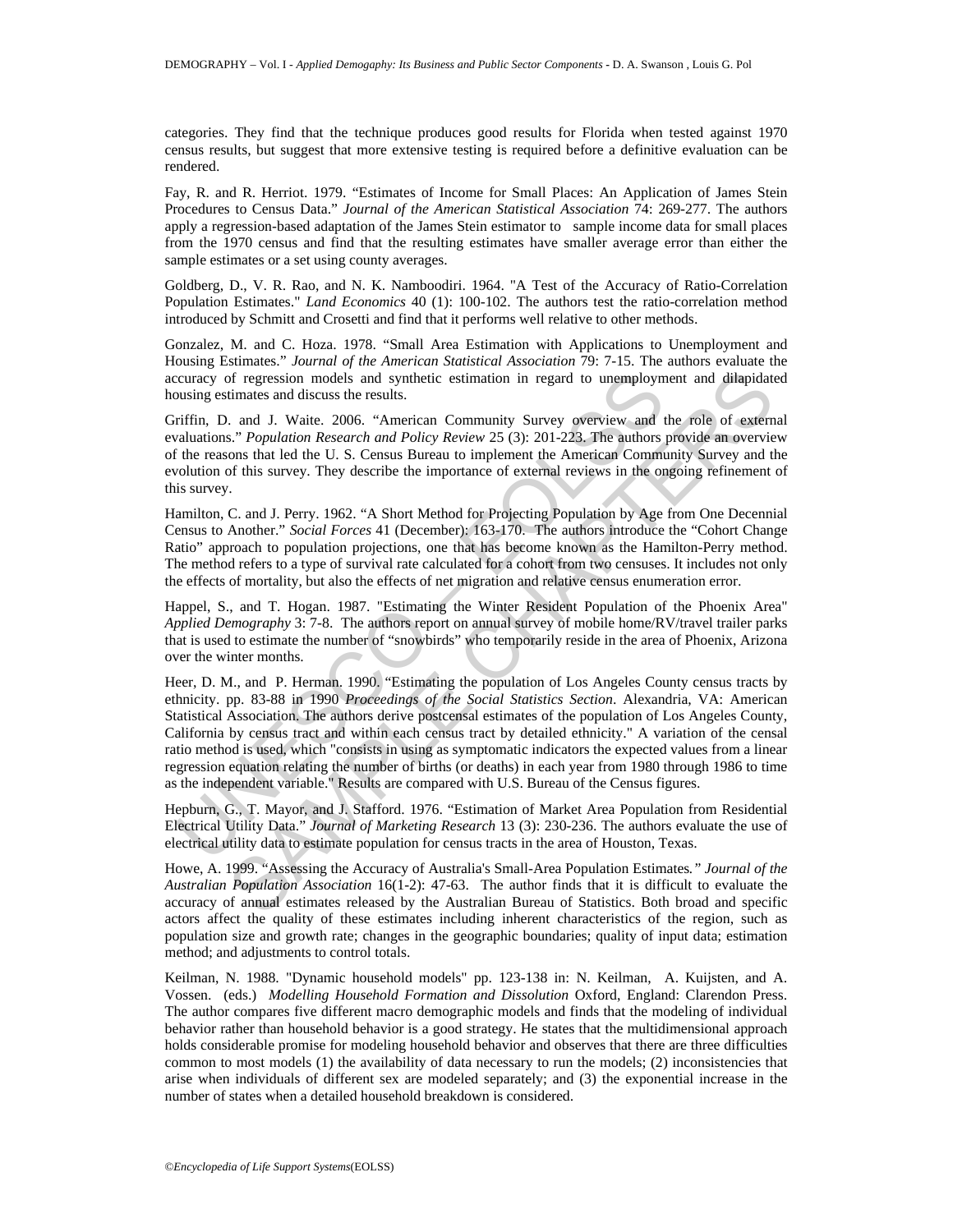Kimpel, T. and T. J. Lowe. 2007. "Estimating Household Size for use in Population Estimates." *Population Estimates and Projections Research Brief No. 47*. Olympia, WA: Washington State Office of Financial Management. The authors evaluate he accuracy of estimates of household size against results from the 200 census for counties in Washington State and then compare the results of three different regression-based approaches for estimating average household size in 2005. They conclude that additional research in this area is needed as there is presently no single model specification or set of variables that population analysts/demographers agree upon.

Kintner, H. and L. Pol. 1996. "Demography and Decision Making." *Population Research and Policy Review* 15 (5/6): 579-584. The authors describe how demographic input is but one of several components needed to make decisions by businesses and argue that to some extent the future of applied demography will be determined by non-demographers.

Kintner, H. and D. Swanson. 1994. "Estimating Vital Rates from Corporate Databases: How Long will GM's Salaried Retirees Live?" pp. 265 – 295 in H. Kintner, T. Merrick, P. Morrison, and P. Voss (Eds.) *Demographics: A Casebook for Business and Government*. Boulder, CO: Westview Press. The authors described how they used internal company records and standard demographic techniques to develop estimates of the longevity of General Motors' "white collar" retirees. These estimates where then used to generate expected future "white collar" retiree populations.

Kintner, H. and D. Swanson. 1996. "Ties that Bind: A Case Study of the Link Between Employers, Families, and Health Benefits." *Population Research and Policy Review* 15 (5-6): 509-526. The authors examine the linkages among employer policies, employee turnover, and family dynamics. They find that employers face limits to the control that they can exert over the size of the health benefits group associated with their active workforce. Demographic processes unrelated to employee turnover or transfers to layoff or retirement accounted for a large portion of the population change in the case study

Kintner, H., T. Merrick, P. Morrison, and P. Voss. 1994. *Demographics: A Casebook for Business and Government*. Boulder, Colorado: Westview Press. This is a collection of 20 case studies prepared by a group of demographers; professors of economics, sociology, population studies, business, and marketing; and research analysts. It is written in non-technical language and designed for instructional use. It covers applications of applied demography in government planning, long term corporate strategy, forecasting, human resource management, and marketing.

Kitagawa, E. et al*.* 1980. *Estimating Population and Income of Small Areas*. Washington, D.C.: National Academy Press. In this book, the authors examine the population estimation program of the U. S. Bureau of the Census it provides guidance for improving the Census Bureau's program and for policy makers who use such estimates for allocating funds.

*emayoumes:* A Cazebook for business and Government. Bonder, CO: wesvive the charge inputes: A Cazebook for business and companyine iteration of the longevity of General Motors' "white collar" retires. These estimate terre Mex: A Casebook for Business and Government. Buoluer, CO: Westwav Press. The author<br>thow they used internal company records and standard demographic techniques to develop<br>for the longevity of General Motors' "white collar Kliss, B. and W. Alvey 1984. (Eds). *Statistical Uses of Administrative Records: Recent Research and Present Prospects, Volumes I and II.* Washington, D.C.: Department of the Treasury, Internal Revenue Division, Statistics of Income Division. The authors describe research into the use of administrative records for purposes of determining population numbers and the characteristics of these populations. Suggestions on offered in regard to the strengths of weaknesses of using administrative records for these purposes.

Krotki, K. 1978. (Ed.) *Developments in Dual System Estimation of Population Size and Growth*. Edmonton, Alberta, Canada: University of Alberta Press. The authors provide an assessment of costs and benefits using two independent systems for estimating both vital events and population and describe the state of the art for them. Suggestions are made for improving these systems.

Lee, E. S. and H. F. Goldsmith. 1982. (Eds.), *Population Estimates: Methods for Small Area Analysis*. Beverly Hill, CA: Sage Press. These are the proceedings of the 1978 Small Area Estimation Conference sponsored by the U.S. National Institute of Mental Health. Ten papers by various authors are included, together with a series of evaluations and synopses by the editors. The overall theme of the papers is exploring new ways to estimate population numbers and characteristics.

Lee, R. and S. Tuljapurkar, 1994. "Stochastic Population Forecasts for the United States: Beyond High, Medium, and Low." *Journal of the American Statistical Association* 89: 1175-1189. The authors blend mathematical demography and statistical time series methods to estimate stochastic models of mortality and fertility using historical data. They then use random-matrix products to forecast various demographic measures.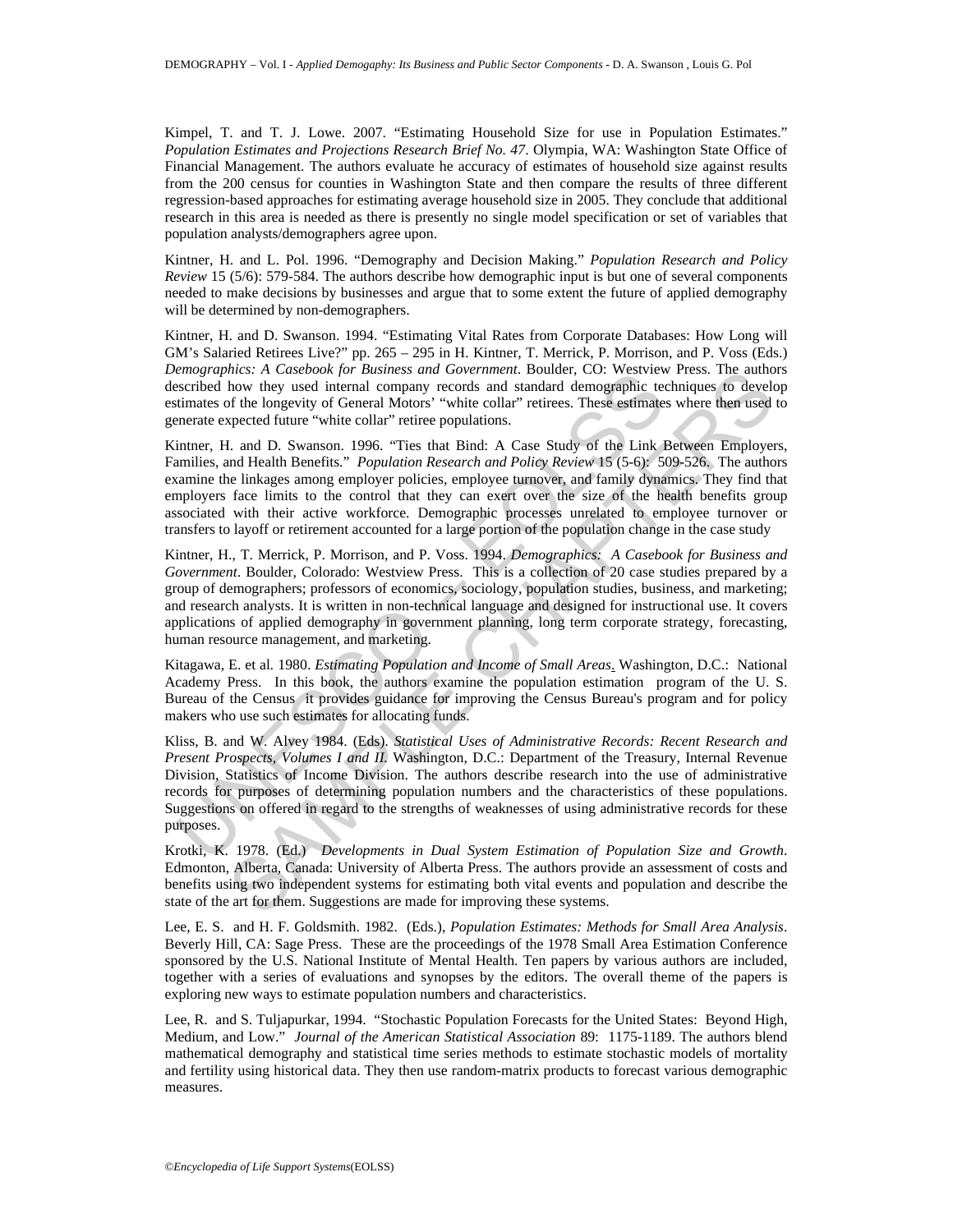Mandell, M. and J. Tayman. 1982. "Measuring Temporal Stability in Regression Models of Population Estimation." *Demography* 19: 135-146. The authors introduce an empirical indicator designed to measure the temporal stability of regression models used to estimate sub-national populations. In a case study using the 67 counties of Florida, they find that variable measurement and type are important determinants of estimation accuracy and that the temporal stability of the regression models' coefficients is not a determining influence in accuracy.

Marks, A. G. Thrall, and M. Arno. 1992. "Siting Hospitals to Provide Cost-Effective Health Care. *Geo Info Systems* 2:58-66. The authors describe how a Geographic Information System (GIS) can be used both to create a spatial data base and to perform a market analysis of the need for additional hospitals. The robustness of a GIS in market analysis is shown by including satellite data for land use-land cover and slope, incorporating data about distance to population decay factors, creating buffers around existing hospitals, and identifying a unique service area for each hospital by applying a weighted Voronoi polygon technique.

Extrabetion. 13 and D. Swanson, 1991. Linking Substace and Practice: A Case Suday<br>ettween Socio-Economic Structure and Population Estimation." *Journal of E*<br>detaurement 24: 135-147. The authors argue that some ofthe shor J. and D. Swanson, 1997. "Thanking substance and Fractice: A Case Study of the Relationship<br>Socio-Economic Structure and Population Estimation." Journal of Economic & Socio-<br>methods would be better understood by linking t McKibben, J. and D. Swanson, 1997. "Linking Substance and Practice: A Case Study of the Relationship Between Socio-Economic Structure and Population Estimation." *Journal of Economic & Social Measurement* 24: 135-147. The authors argue that some ofthe shortcomings in small area population estimation methods would be better understood by linking these methods with the substantive socioeconomic and demographic dynamics that underlie them. Using a case study of Indiana over two periods, 1970-1980 and 1980-1990, the authors find that changes in the coefficients of a regression-based estimation model are linked to Indiana's transition to a post-industrial economy. They then describe how this transition operated through demographic dynamics that ultimately affected the estimation model.

Morrison, P. and A. Abrahamse. 1996. "Applying Demographic Analysis to Store Site Selection." *Population Research and Policy Review* 15: 479-489. This case study illustrates how applied demographic analysis can help structure business decision making. The authors screened every one of several thousand square miles within metropolitan Southern California to identify the 10 best locations for a large supermarket catering to one-stop shoppers. The analytic framework for comparing highpotential locations played a central role in structuring the client's thinking.

Morrison, P., D. Swanson, J. Tayman, I. Sharkova, and C. Popoff. 2002. "Meeting Local Information Needs: A Case Study in Team Applied Demography." *Applied Demography* 14 (Spring): 1-3. The authors describe how a set of different skills can be used to develop a small area population estimation system.

Murdock, S. and D. Ellis. 1991. *Applied Demography: An Introduction to Basic concepts, Methods, and Data.* Boulder, Colorado: Westview Press. This book shows the application of demographic techniques in a wide range of areas, including real estate, marketing, and regional and services planning. It includes chapters on demographic concepts and trends, data sources and the principles of data use, basic methods and measures of applied demography, and methods for estimating and projecting populations.

Myers, D (ed.). 1990. *Housing Demography: Linking Demographic Structure and Housing Markets*. Madison, WI: University of Wisconsin Press. This book consists of 13 papers selected to bridge the gap between the separate analysis of population data and housing data in the United States. The approach is interdisciplinary, involving demography, economics, geography, sociology, and urban planning. A major objective of the book is theory building. The papers are grouped under three main headings: linking housing characteristics with household composition, life course and cohort models of housing choice, and housing consumption among the elderly.

Norcross-Bryan, K. and R. George. 2004. "Geographic Information Systems." pp. 733-750 in J. Siegel and D. Swanson (Eds.) *The Methods and Materials of Demography, 2nd Edition*. New York, NY: Elsevier/Academic Press. The authors provide an overview of how Geographic Information Systems can be used by demographers.

Pitkin, J.R. 1992. "A Comparison of Vendor Estimates of Population and Households With 1990 Census Counts in California." *Applied Demography* 7(1):5-8. The author compares the 1990 population estimates of four national demographic data vendors with the actual counts of the 1990 U.S. Census. Differences in accuracy are found among the vendors and between variables.

Plane, D. and P. Rogerson. 1994. *The Geographical Analysis of Population, with Applications to Planning and Business*. New York, NY: John Wiley and Sons. This book focuses on both applied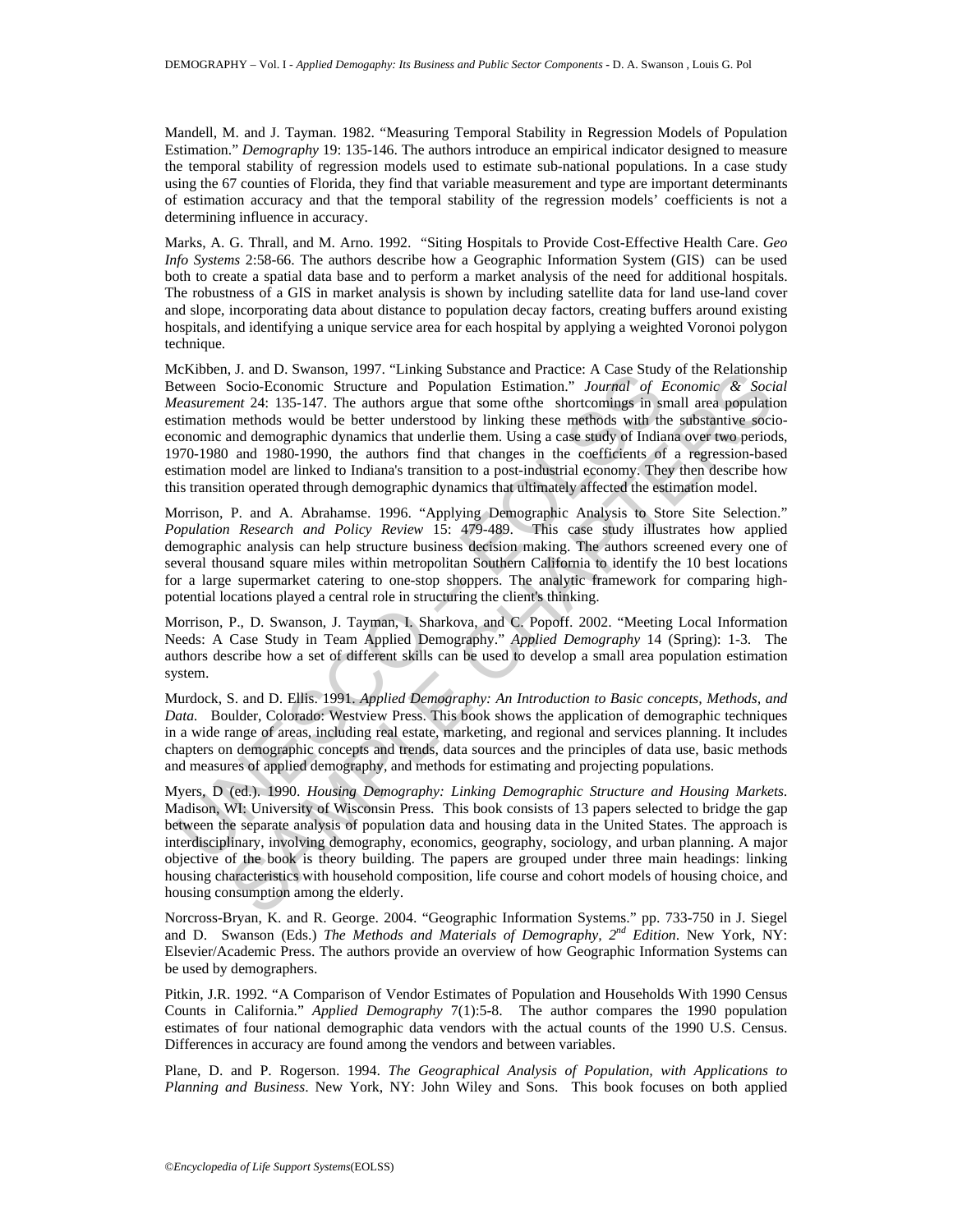demographic and planning techniques that rely upon geographical aspects of population data. It is designed to be used for instructional purposes and describes methods used to assess the impact of population change on facility demand, school enrollment, changes in product market, transportation and recreation demand forecasting.

Platek, R., J. Rao, C. Sarndal, and M. Singh (Eds.) 1987. *Small Area Statistics: An International Symposium*. New York, NY: John Wiley. This book covers a range of demographic and statistical techniques used to develop small area and small domain population information.

Pol, L. and R. Thomas. 1997. *Demography for Business Decision Making*. Westport, CT. Quorum Books. The authors provide practitioners and students alike with an introduction to the concepts and methods of business demography. They also present an overview of recent and future demographic trends and provide many examples of real world situations in which demographic methods, data, perspective, and theory are actively applied.

Pol, L. 1998. "Demographic Methods in Applied Demography: An American Perspective." *Genus* 52 (1- 2): 159-176. The author explores the usage of demographic methods in applied demography and documents the range of methods being used to help address a wide range of public and private sector opportunities and problems in the United States.

1: 159-176. The author explores the usage of demographic methods in applicant<br>neuramest the range of methods being used to help address a wide range of publi<br>poprtunities and problems in the United States.<br>Oporff, C. and Popoff, C. and D. Judson, 2004. "Some Methods of Estimation for Statistically Underdeveloped Areas." pp. 603-641 in J. Siegel and D. Swanson (Eds.) *The Methods and Materials of Demography, 2nd Edition*. New York, NY: Elsevier Academic Press. The authors describe a wide range of techniques, largely based on formal demography, for making population estimates in countries lacking good census counts and administrative records. They provide illustrations of these techniques.

Pozzi, F., Small, C., and G. Yetman. 2003. "Modeling the distribution of human population with nighttime satellite imagery and gridded population of the world." *Earth Observation Magazine* 12(4): 24–30. The authors examine the "World Stable Lights" dataset as a potential means to refine the spatial detail of the population dataset. They found a consistent relationship between population density and light frequency and developed a transfer function to relate light

frequency to population density and a mass-conserving algorithm that relocates fractions of populations within large administrative units to locations of lighted settlements.

Prevost, R. and D. Swanson. 1986. "A New Technique for Assessing Error in Ratio-correlation Estimates of Population: A Preliminary Note." *Applied Demography* 1(November): 1-4. The authors demonstrate the algebraic equivalency of the Ratio-Correlation Method to a weighted average of censal-ratio estimates in which regression slope coefficients serve as weights.

Purcell, N. & Kish, L. 1980. "Postcensal Estimates for Local Areas (or domains)." *International Statistical Review* 48: 3-18. The authors demonstrate how iterative proportional fitting can be used to fit sample data to a flexible nonlinear model to develop estimates that preserve specified relationships found in a preceding census.

76. The author explores the usage of demographic methods in applied demography are the range of methods being used to help address a wide range of public and private sections and problems in the United States.<br>
and D. Jud Qiu, F., K. Woller, and R. Briggs. 2003. "Modeling Urban Population Growth from Remotely Sensed Imagery and TIGER GIS Road Data." Photogrammetric Engineering and Remote Sensing 69: 1031– 1042. Rao, J. 2002. *Small Area Estimation*. San Francisco, CA: Jossey-Bass. The authors modeled population growth from 1990 to 2000 in the north Dallas-Fort Worth Metroplex using two different methods: These methods were applied at both city and census-tract levels and were evaluated against the actual population growth.

Raymondo, J.C. 1992. *Population Estimation and Projection: Methods for Marketing, Demographic, and Planning Personnel*. New York: Quorum Books. The author describes the major methods of population estimation and population projection as a guide for the marketing and planning professionals who are the frequent users of population estimates and projections.

Rees, P., P. Norman, and D. Brown. 2004. "Improving Small Area Population Estimates." *Journal of the Royal Statistical Society, Series* A 167: 5–36. Using data from England, the authors present a framework for small area population estimation that enables users to select a method that is fit for the purpose. They concludes with a discussion of how data, on stream since 1998, might be included in future small area estimates.

Rives, N., W. Serow, A. Lee, H. Goldsmith, and P. Voss. 1995. (Eds.) Madison. *Basic Methods for*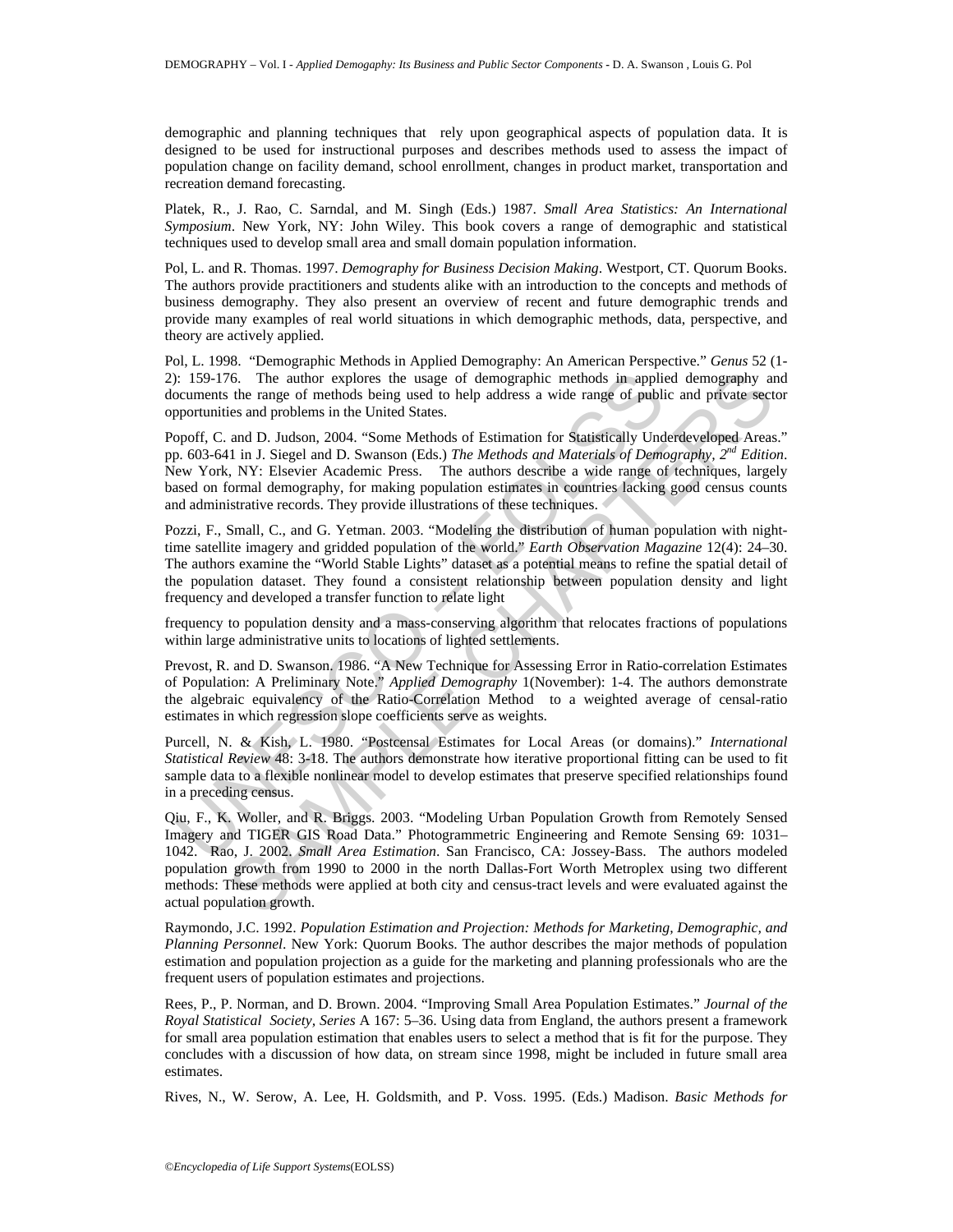*Preparing Small-Area Population Estimates*. Madison, WI: Applied Population Laboratory, Department of Rural Sociology, University of Wisconsin. This book covers the standard demographic techniques used to develop small area population estimates.

Rives, N. W., W. Serow, A. Lee, and H. F. Goldsmith. 1989. *Small Area Analysis: Estimating Total Population.* Rockville, MD: U.S. Department of Health and Human Services. This monograph covers the standard demographic techniques used to develop small area population estimates of the total population.

Rives, N. W. and W. Serow. 1984. *Introduction to Applied Demography.* Beverly Hills, California: Sage Publications. This was the first book on applied demography to be published. It covers basi techniques for estimation and projection and the sources of data that provide inputs to these techniques.

Roe, L., J. Carlson, and D. Swanson. 1992. "A Variation of the Housing Unit Method for Estimating the Population of Small, Rural Areas: A Case Study of the Local Expert Procedure." *Survey Methodology* 18(1):155-163. the authors describe a variation of the housing unit method that can be used to develop confidence intervals around population estimates.

ussell, C. 2006. *Best Customers: Demographics of Consumer Demand.* New York, ablications. This book identifies the best and biggest customers for hundreds of induced is the vervices, alering marketers to potential booms a 2006. Best Customers: Demographics of Consumer Demand. New York, NY: New Strategies, sm. This book identifies the best and biggest customers: of hundreds of individual products and services by age of householder, househol Russell, C. 2006. *Best Customers: Demographics of Consumer Demand*. New York, NY: New Strategist Publications. This book identifies the best and biggest customers for hundreds of individual products and services, alerting marketers to potential booms and busts in the years ahead. The author analyzes household spending on more than 300 products and services by age of householder, household income, household type, race and Hispanic origin of householder, region of residence, and new to this edition, educational attainment of householder. She identifies which households spend the most on a product or service and which control the largest share of spending.

Schmitt, Robert C. and Albert H. Crosetti. 1954. "Accuracy of Ratio-Correlation Method for Estimating Postcensal Population," *Land Economics* 30(3): 279- 280, August. The authors introduce the ratiocorrelation method by applying it to the 39 counties of Washington State

Shahidullah, M. and M. Flotow. 2005. "Criteria for selecting a suitable method for producing post-2000 county population estimates: A case study of population estimates in Illinois." *Population Research and Policy Review* 24 (3) 215-229. The authors compared 2000 county population estimates using the administrative records method, the ratio correlation method, and an average of the two methods for Illinois against 2000 census counts. The administrative records method performed best.

Siegel, J. 2002. *Applied Demography: Applications to Business, Government, Law and Public Policy,* San Diego, Academic Press. This book provides a comprehensive portrait of applied demography. It covers methods, sources of data and offers many examples.

Siegel, J. and D. A. Swanson.2004. *The Methods and Materials of Demography, 2nd Edition*. San Diego/Amsterdam, Academic Press/Elsevier. This book is a fundamental resource that covers the methods and materials of demography. It includes chapters on population estimation and population projection.

Simpson, S., I. Diamond, P. Tonkin, and R. Tye. 1996. "Updating Small Area Population Estimates in England and Wales." *Journal of the Royal Statistical Society, Series A*, 159 (part 2): 235–247. The author describes how small area population estimates (postal delivery areas and election wards) in England and Wales are not as systematically done as are those for larger areas. Using the type of method along with characteristics of the small area in question as explanatory variables, he finds that the method used is of great importance in determining accuracy.

Smith, S. 1994. "Estimating Temporary Populations." *Applied Demography* 9 (1): 4-7. The author describes the difficulty of tracking temporary short-term population movements (commuting, seasonal visitation, convention and business travel) with a focus on Hawaiian statistician Robert Schmitt's work. The author finds that "Schmitt's contributions toward a methodology for estimating daytime populations were important because this approach utilized data sources that were widely available for small areas on at least an annual basis. Consequently, this approach could be used for frequent updates of the estimates, for many areas and at relatively little cost.

Smith, S. 1989. "Toward a Methodology for Estimating Temporary Residents." *Journal of the American Statistical Association* 84: 430-436. The author discusses the problems of defining and estimating temporary residents, focusing on the strengths and weaknesses of a number of data sources and estimation techniques. He concludes with an assessment of the potential usefulness of developing methods to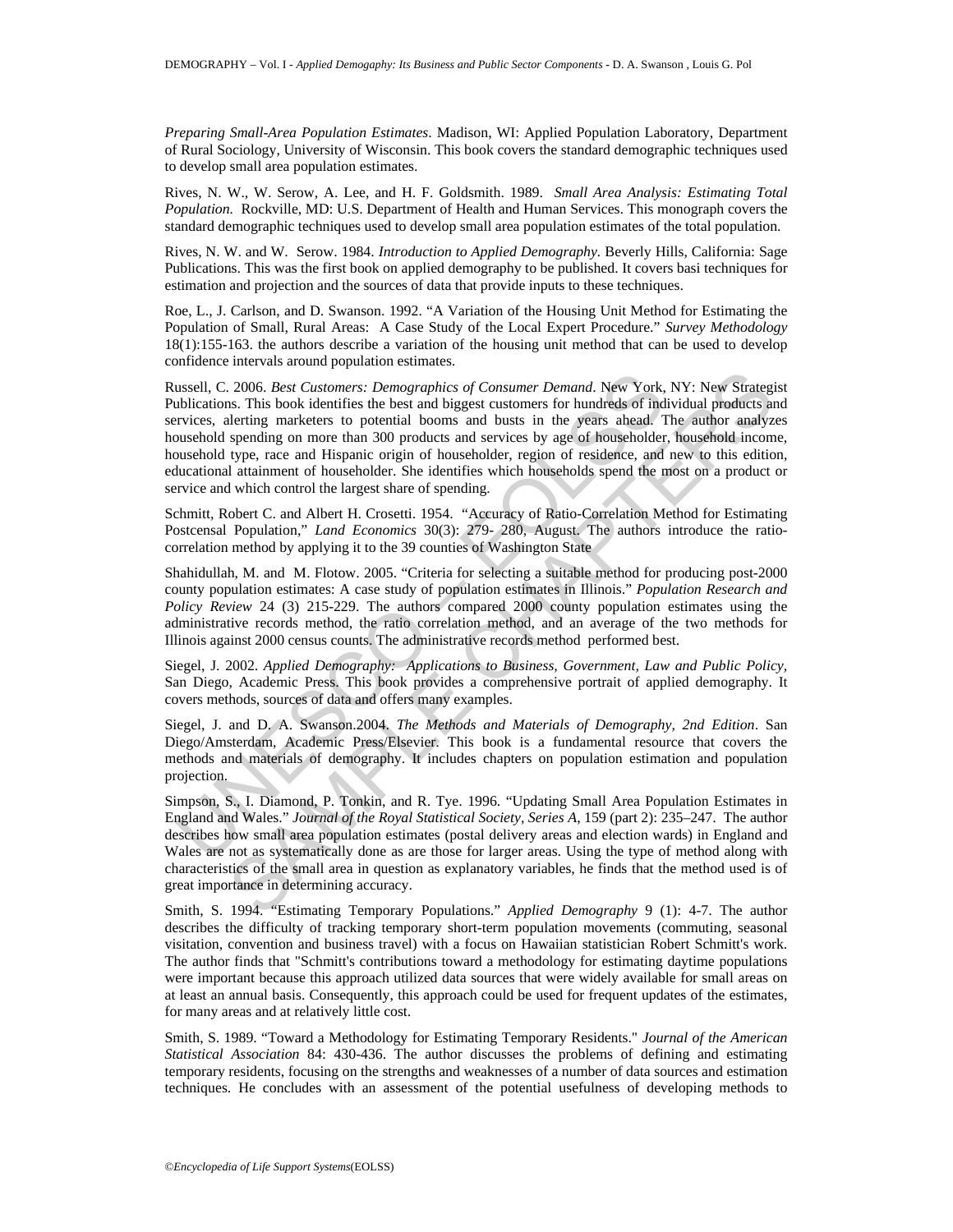estimate temporary residents.

Smith, S. and S. Cody.1994. "Evaluating the Housing Unit Method: A Case Study of 1990 Population Estimates in Florida." *Journal of the American Planning Association*. 60: 209-221. The authors evaluate the accuracy and bias of HU population estimates produced for counties and subcounty areas in Florida for April 1, 1990 and find, among other things, that population size has a negative effect on estimation errors (disregarding sign) but no effect on bias. The authors argue that the HU method offers a number of advantages over other population estimation methods and provides planners and demographers with a powerful tool for small-area analysis.

Smith, S. and M. Mandell. 1984. "A Comparison of Population Estimation Methods: Housing Unit versus Component II, Ratio-Correlation, and Administrative Records." *Journal of the American Statistical Association* 79: 282-289. Using data from Florida, the authors find that the Housing Unit Method performs as well as Component Method II, ration-correlation, and the administrative records method.

Smith, S. and P. Morrison. 2005. "Small-Area and Business Demography." pp. 761-786 in M. Micklin and D. Poston, Jr. (Eds.) *Handbook of Population*. New York, NY: Kluwer Academic/Plenum. The authors provide an overview of business and small area demography.

Ind D. Poston, Jr. (Eds.) *Handbook of Population*. New York, NY: Kluwer Accoutions provide an overview of business and small area demography. Similary or Time in the Distribution of Population intime, S. and T. Simcelin, oton, Jr. (Eds.) *Handhook of Population*. New York, NY: Kluwer Academic/Plenum. The<br>wide an overview of business and small area demography.<br>Solution T. Sinceli, 1988. "Stability over Time in the Distribution of Population Smith, S. and T. Sincich. 1988. "Stability over Time in the Distribution of Population Projection Errors." *Demography* 25:461-474. The authors evaluate the assumption that forecast errors remain stable over time by making population projections for [U.S.] states for a number of time periods during the 20th century, comparing these projections with census enumerations to determine forecast errors, and analyzing the stability of the resulting error distributions over time. They find that in the distribution of absolute percentage errors remained relatively stable over time and data on past forecast errors provided very useful predictions of future forecast errors."

Smith, S. K., J. Nogle and S. Cody. 2002. "A Regression Approach to Estimating the Average Number of Persons per Household." *Demography* 39(4): 697-712. The authors develop regression-based estimates of the average number of persons per household and compare the accuracy of these estimates to those generated by other methods. They find that the regressions-based estimates are more precise and less biased than those produced by the other methods.

Smith, S., J. Tayman, and D. Swanson. 2001. *State and Local Population Projections: Methodology and Analysis.* New York: Kluwer/Plenum Academic Press. This book focuses on the methodology and analysis of state and local population projections. It considers the strengths and weaknesses of various projection methods, paying special attention to the unique problems of making projections for small areas, and concludes with an examination of technological and methodological changes affecting the production of small-area population projections.

Statistics Canada. 1987. *Population Estimation Methods, Canada*. Ottawa, ON: Statistics Canada. This monograph describes the methods used to produce official population estimates for Canada are discussed and evaluated. Individual chapters are organized around three recurring themes: (1) method; (2) data sources, and; (3) quality evaluation.

Statistics Finland. 2004. *Use of Register and Administrative Data Sources for Statistical Purposes: Best Practices of Statistics Finland*. Handbook Series, No. 45. Helsinki, Finland: Statistics Finland. This monograph provides a comprehensive look at Finland's population register system and its related components. It includes a history of the development of the population register and gives examples of how it is used.

Swanson, D. 2004. "Advancing Methodological Knowledge within State and Local Demography: A Case Study. *Population Research and Policy Review* 23 (4): 379-398. The author critically evaluates a "fugitive" method used to generate population estimates in the state of Nevada. The evaluation reveals statistical and methodological shortcomings in this model that lead to an alternative model not subject to these shortcomings. The author suggests that states in which estimates are used to allocate resources would be well-served by subjecting new methods being considered for use to academic peer review before they are adopted.

Swanson, D. 1989. "Confidence Intervals for Postcensal Population Estimates: A Case Study for Local Areas." *Survey Methodology* 15 (2): 271-280. The author demonstrates how confidence intervals can be developed for population estimates of small areas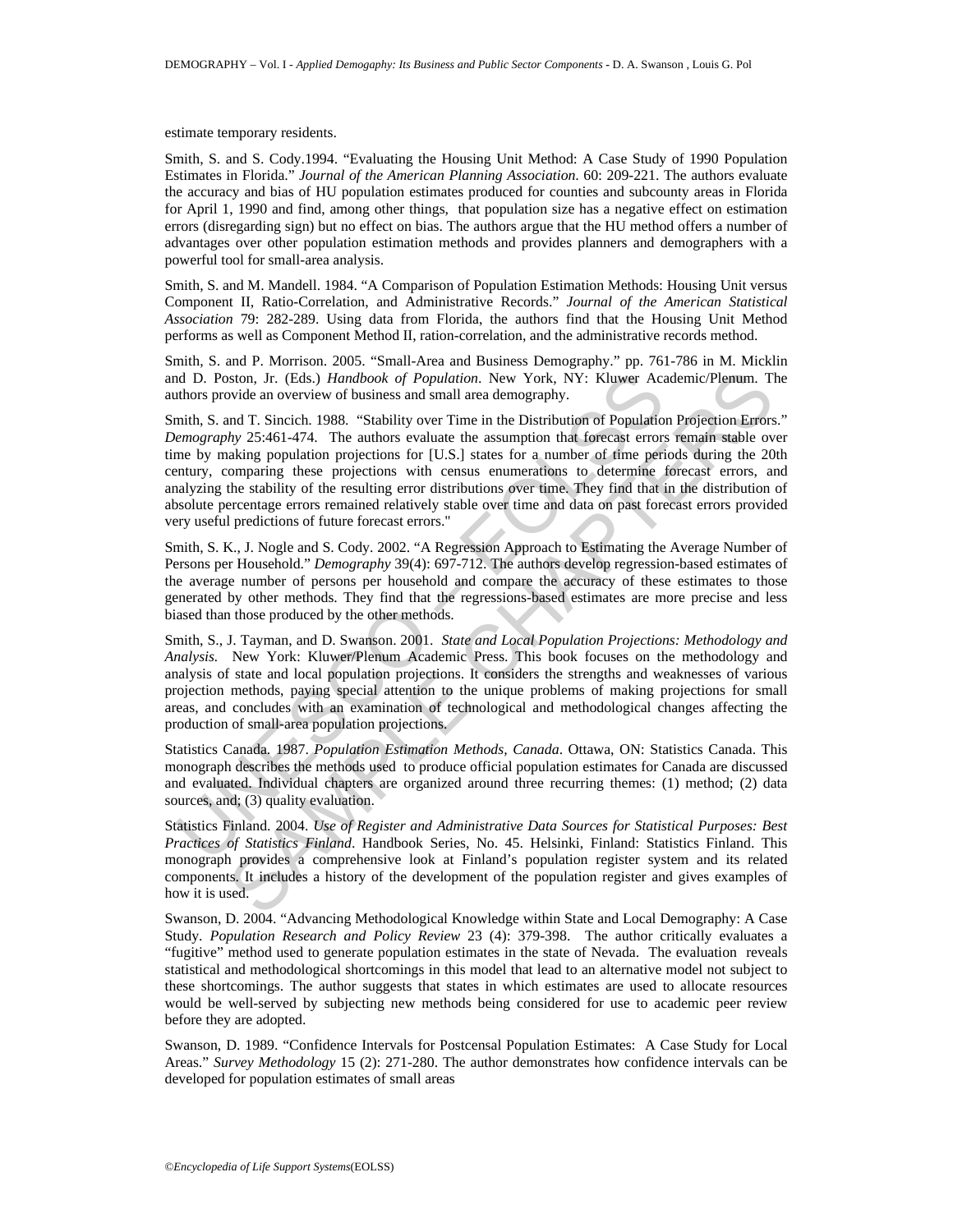Swanson, D. 1981. "Allocation Accuracy in Population Estimates: An Overlooked Criterion With Fiscal Implications." pp. 13-21 in *Small Area Population Estimates and Their Accuracy, Series GE-41, No. 7.* U.S. Bureau of the Census. Washington, DC: US Government Printing Office. The author argues that population estimates used for purposes of allocating resources in a zero sum environment should be evaluated in terms of mis-allocation error. He proposes the use of the index of dissimilarity for this purpose and provides an example of its uses.

Swanson, D. 1980. "Improving Accuracy in Multiple Regression Estimates of Population using Principles from Causal Modeling." *Demography* 17: 413-428. The author shows how relationships based on matrix algebra can be used to assess coefficient stability and to modify coefficients in the ration-correlation regression model to be consistent with post-censal population changes, thereby providing more accurate estimates.

Swanson, D. and D. Beck. 1994. "A New Short-Term County Population Projection Method." *Journal of Economic and Social Measurement* 20:25-50. The authors introduce the lagged ration-correlation method as a means of producing short term population projections and provide tests of its accuracy. They conclude that the method shows promise.

Swanson, D., and L. Pol. 2005. "Contemporary Developments in Applied Demography within the United States." *Journal of Applied Sociology* 21 (2): 26-56. The authors discuss current developments in the field of applied demography and relate them to broader issues.

Swanson, D., and G. E. Stephan. 2004. "Glossary." pp. 751-778 in J. Siegel and D. Swanson, (Eds.) *The Methods and Materials of Demography*, *2nd Edition.* New York, NY: Elsevier/Academic Press. The authors provide a comprehensive glossary of demographic terms.

enous as a means of producing short emit population projections and provide usins<br>onclude that the method shows promise.<br>wanson, D., and L. Pol. 2005. "Contemporary Developments in Applied Demograph<br>ates." Journal of Appl a means or producing short term population projections and provide tests of its accuracy. In<br>an time method shows promise.<br>
D., and L. Pol. 2005. "Contemporary Developments in Applied Demography within the Unit<br>
urand of A Swanson, D., and J. Tayman. 1995. "Between a Rock and a Hard Place: The Evaluation of Demographic Forecasts." *Population Research and Policy Review* 14 (2): 233-249. The authors argue that there is a high level of cognitive dissonance found the process of forecasting, which can be reduced by refocusing forecast evaluations to include utility. They propose for this purpose the Proportionate Reduction in Error (PRE) measure and conclude that including PRE as an evaluation criterion can reduce stress by reducing cognitive dissonance without, at the same time, either trivializing the evaluation process or substantively altering how forecasts are done and presented.

Swanson, D., and L. Tedrow. 1984. "Improving the Measurement of Temporal Change in Regression Models used for County Population Estimates." *Demography* 21: 361-372. The authors introduce the rate-correlation method and provide a test of its accuracy. They conclude that it can provide better accuracy in situations where spatial auto-correlation may be present.

Swanson, D., G. Hough, J. Rodriguez, and C. Clemens. 1998. "K-12 Enrollment Forecasting: Merging Methods and Judgment." *ERS Spectrum* 16:24-31. The authors describe how the cohort-component method can informed by the use of GIS and informed judgment to develop K-12 enrollment forecasts. They provide a test of accuracy and conclude that the method shows promise.

Swanson, D., D. Beck, and J. Tayman. 1995 "On the Utility of Lagged Ratio-Correlation as a Short-term County Population Estimation Method: A Case Study of Washington State." *Journal of Economic and Social Measurement* 21:1-16. The authors evaluate the lagged ratio-correlation method for short term population forecasts by using a context that goes beyond accuracy to include utility. They find that the method performs well.

Swanson, D., T. Burch, and L. Tedrow. 1996. "What is Applied Demography?" *Population Research and Policy Review* 15 (5/6): 403-418. The authors argue that applied demography is intrinsically distinct from basic demography because it exhibits the value-orientation and empirical characteristics of a decisionmaking science while the latter exhibits the value-orientation and empirical hallmarks of a basic science. They examine this conceptualization of applied demography in terms of the methods and materials that fall within its purview and discuss some important consequences, including research agendas and training programs..

Swanson, D., J. Tayman, and C. Barr. 2000. "A Note on the Measurement of Accuracy for Subnational Demographic Estimates." *Demography* 37: 193-201. The authors argue that the mean absolute percent error (MAPE), a standard measure of accuracy for population estimates overstates error because it is right-skewed. They introduce a revised MAPE called MAPE-R and show how it can be used. The authors argues that MAPE-R should be part of the standard set of evaluation measures.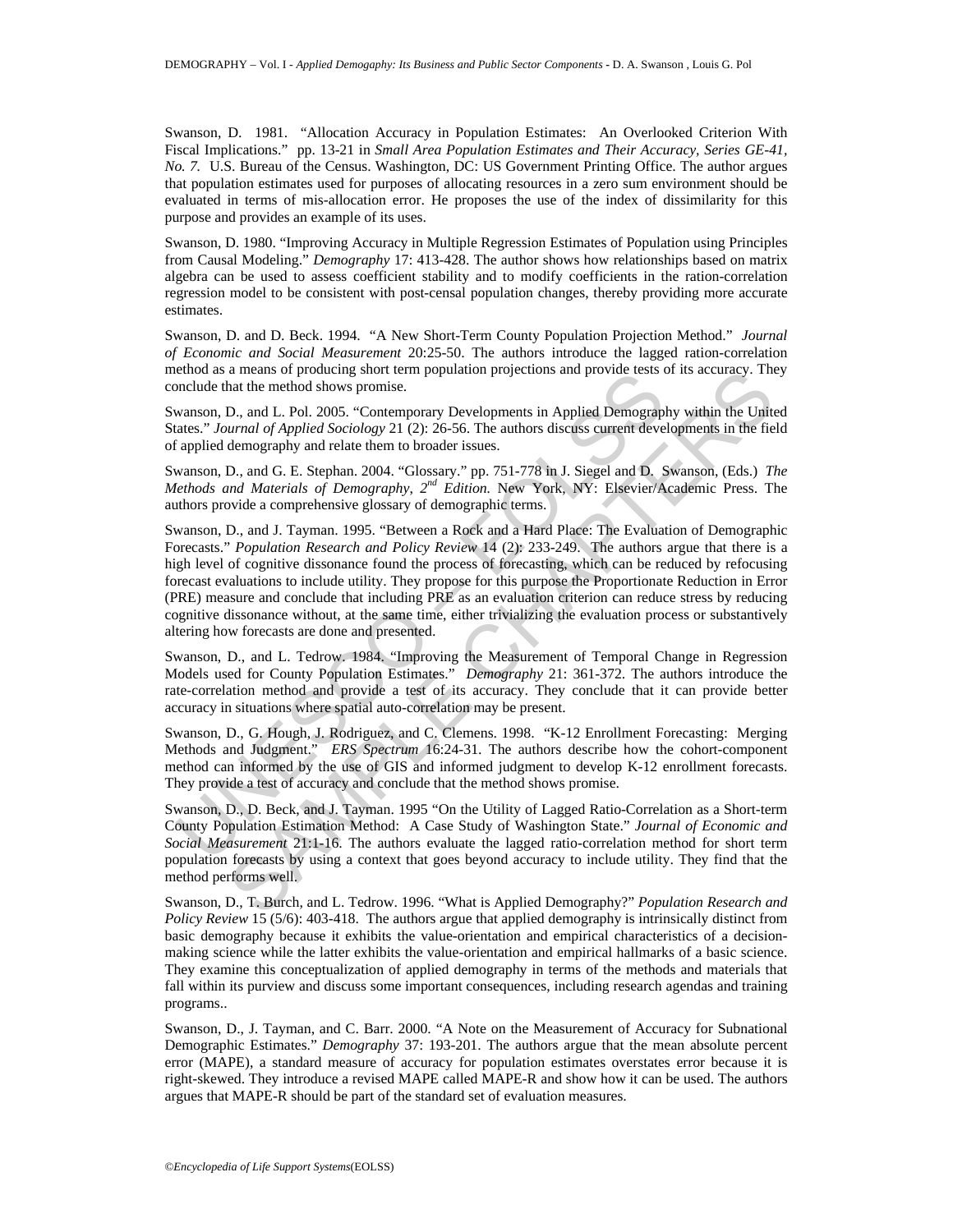Swanson, D., R. Forgette, M. Van Boening, C. Holley, and A. Kinnell. 2007. "Assessing Katrina's Demographic and Social Impacts on the Mississippi Gulf Coast." *Journal of the Mississippi Academy of Sciences* 54 (2): 228-242. The authors provide estimates of the demographic and social effects of Hurricane Katrina on the Mississippi Gulf Coast using data collected in a special survey.

Tayman, J. and Pol. L. 1995. Retail Site Selection and Geographic Information Systems. *The Journal of Applied Business Research*, 11(2): 46-54.A guide to using GIS in conjunction with demography and related information to assist in selecting sites for retail outlets.

Tayman, J. 1996. "Forecasting, Growth Management, and Public Policy Decision Making." *Population Research and Policy Review* 15 (5-6): 491-508. The author describes the interplay between forecasting and decision making. He shows how a forecast helped shape public policy and, in turn, how public policy influenced a forecast. He concludes that normative forecasting best describes the relationship between the forecast and these public policy decisions.

Tayman, J., E. Schafer, and L. Carter. 1998. "The Role of Population Size in the Determination and Prediction of Population Forecast Errors: An Evaluation Using Confidence Intervals for subcounty areas." *Population Research and Policy Review* 17: 1-20. The authors describe a technique for making subcounty population forecasts and for generating confidence intervals around their forecast error. They find a non-linear, inverse relationship between population size and forecast accuracy and demonstrate the ability to accurately predict average forecast error and confidence intervals based on this relationship.

rediction of Population Forecast Errors: An Evaluation Using Confidence Intervals for<br>polation Research and Policy Review 17: 1-20. The authors describe a tect<br>outy population forecasts and for generating confidence interv of Population Forecast Errors: An Evaluation Using Confidence Intervals for subcounty areas<br>*Research and Policy Review* 17: 1-20. The authors describe a technique for making<br>nopulation forecasts and for generating confid Tayman, J., S. Smith, and L. Lin. 2007. "Precision, Bias, and Uncertainty for State Population Forecasts: An Exploratory Analysis of Time Series Models." *Population Research and Policy Review* 26 (6): 347- 369. The authors develop and evaluate six ARIMA time series models for states in the United States. Using annual population estimates from 1900 to 2000 and a variety of launch years, base periods, and forecast horizons, they construct population forecasts for four states chosen to reflect a range of population size and growth rate characteristics. They find that prediction intervals based on some ARIMA models provide relatively accurate forecasts of the distribution of future population counts but prediction intervals based on other models do not.

Verma, R., K. Basavarajappa, and R. Bender. 1984. "Estimation of Local Area Population: An International Comparison." pp. 324-329 in *1984 Proceedings of the Social Statistics Section*, Alexandria, VA: American Statistical Association. The authors discuss the current status of methodology on local area population estimation in five developed countries, Australia, Canada, England and Wales, New Zealand, and the U.S.A.

Verma, R., K. Basavarajappa, and R. Bender. 1983. "The Regression Estimates of Population for subprovincial Areas in Canada." pp. 512-517 in *1983 Proceedings of the Social Statistics Section*, Alexandria, VA: American Statistical Association. The authors describe two sets of post-censal population estimates that are published yearly by the government of Canada. The two sets were found to be statistically similar, though the first set is more timely, and the second providing more details on the components of population change."

Walashek, P. and D. Swanson. 2006 "The Roots of Conflict over U.S. Census Counts in the Late 20th Century and Prospects for the 21st Century." *Journal of Economic and Social Measurement* 31 (3-4): 185-205. The authors described the modern U.S. Census as a "commons," in which private benefits are gained at public expense. They identify the role that historical actions played in making the census into a Commons, thereby setting the stage for modern day census litigation and other forms of conflict. The authors observe that as a Commons, the census is facing a potential collapse that cannot be prevented by methodological developments and conclude by noting that a course of political action may be the best course for preventing such a collapse.

Webster, C. J. 1996. "Population and Dwelling Unit Estimates from Space." *Third World Planning Review* 18(2):155-76. The author reports on attempts to measure the morphological patterns in an urban satellite scene and to use these for image interpretation. The interpretation task addressed is the estimation of residential dwelling units from the patterns discernible in high resolution satellite images of cities. The practical results include dwelling estimates that can be aggregated to any geographical unit of analysis, population estimates for cities and a dwelling density surface that can be categorized into any number of residential land-use classes."

Wicks, J. and D. Swanson (eds.). 1987. *Issues in Applied Demography: Proceedings of the 1986 National*